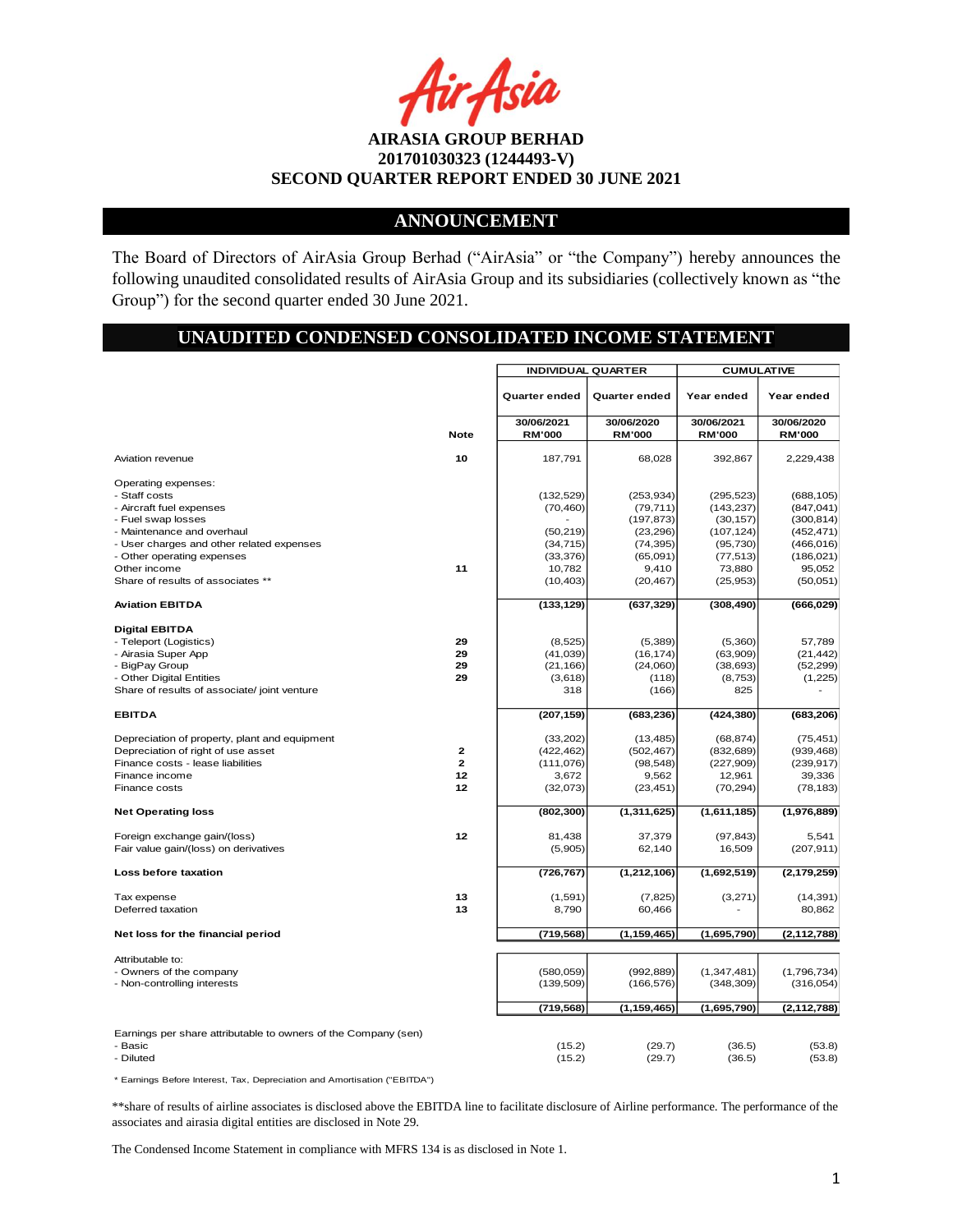Asia

## **UNAUDITED CONDENSED CONSOLIDATED STATEMENT OF COMPREHENSIVE INCOME**

|                                                                                                                                                     | <b>INDIVIDUAL QUARTER</b>              |                                                 | <b>CUMULATIVE</b>                         |                                                 |
|-----------------------------------------------------------------------------------------------------------------------------------------------------|----------------------------------------|-------------------------------------------------|-------------------------------------------|-------------------------------------------------|
|                                                                                                                                                     | Quarter ended                          | Quarter ended                                   | Year ended                                | Year ended                                      |
|                                                                                                                                                     | 30/06/2021<br><b>RM'000</b>            | 30/06/2020<br><b>RM'000</b>                     | 30/06/2021<br><b>RM'000</b>               | 30/06/2020<br><b>RM'000</b>                     |
| Net loss for the financial period                                                                                                                   | (719, 568)                             | (1, 159, 465)                                   | (1,695,790)                               | (2, 112, 788)                                   |
| Other comprehensive income/(loss)                                                                                                                   |                                        |                                                 |                                           |                                                 |
| Remeasurement loss on employee benefits liability, net of tax<br>Fair value reserve<br>Cash flow hedges<br>Foreign currency translation differences | (193)<br>(7,020)<br>5,551<br>(111,091) | (988)<br>(256, 253)<br>(1, 107, 432)<br>638,771 | 15,140<br>101,898<br>35,609<br>(246, 369) | (988)<br>(256, 253)<br>(1, 107, 432)<br>638,771 |
| <b>Total comprehensive loss</b>                                                                                                                     | (832, 322)                             | (1,885,367)                                     | (1,789,512)                               | (2,838,690)                                     |
| Total comprehensive income attributable to:<br>Owners of the Company<br>Non-controlling interests                                                   | (527, 128)<br>(305, 194)               | (1,616,067)<br>(269,300)                        | (1,445,415)<br>(344, 097)                 | (2,569,390)<br>(269, 300)                       |
|                                                                                                                                                     | (832, 322)                             | (1,885,367)                                     | (1,789,512)                               | (2,838,690)                                     |

The condensed consolidated income statement and consolidated statement of comprehensive income should be read in conjunction with the audited financial statements for the financial year ended 31 December 2020 and the accompanying explanatory notes attached to the interim financial statements.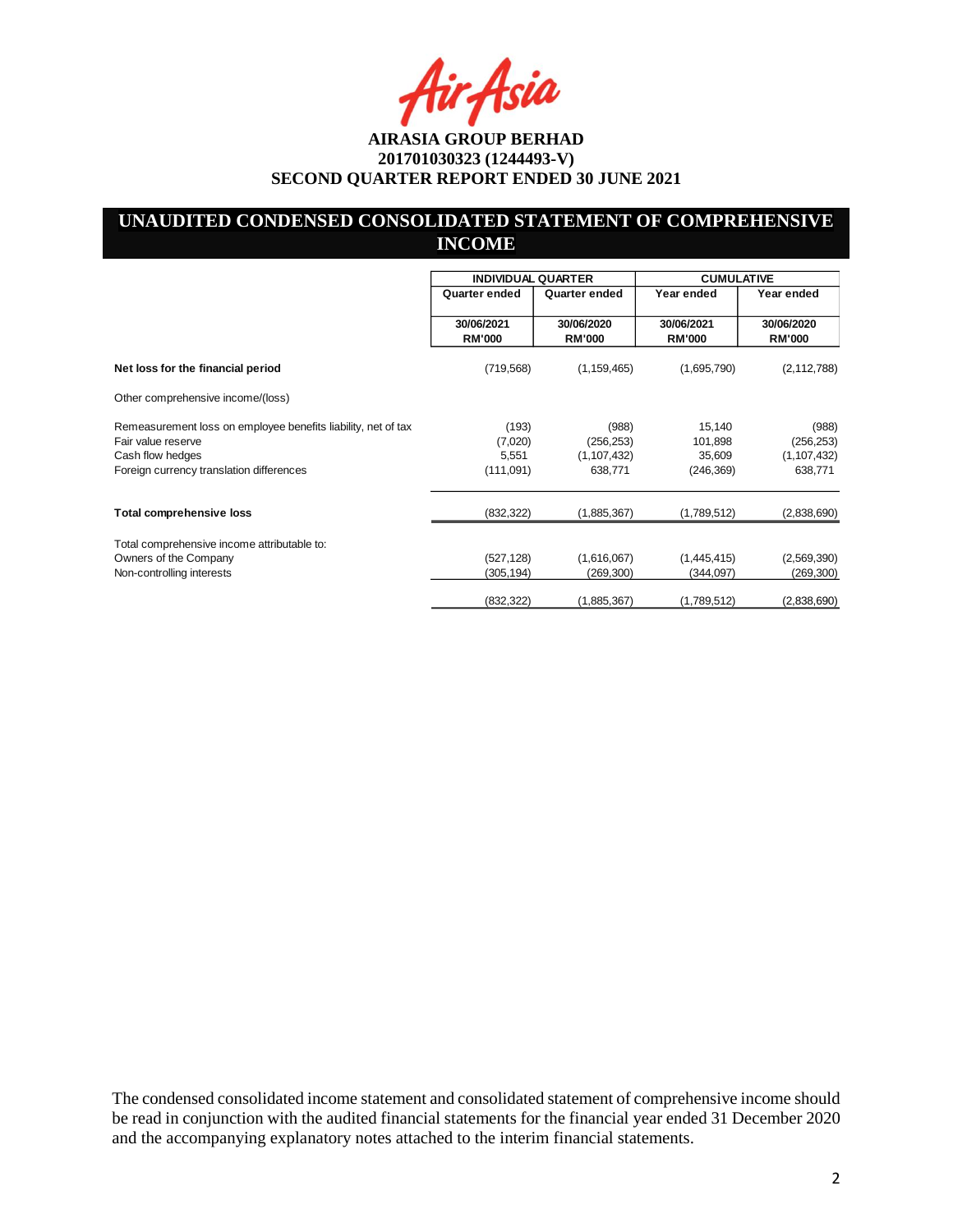fir Asia

# **UNAUDITED CONDENSED CONSOLIDATED STATEMENT OF FINANCIAL POSITION**

|                                                 |             | AS AT                       | AS AT                       |
|-------------------------------------------------|-------------|-----------------------------|-----------------------------|
|                                                 | <b>Note</b> | 30/06/2021<br><b>RM'000</b> | 31/12/2020<br><b>RM'000</b> |
| <b>NON CURRENT ASSETS</b>                       |             |                             |                             |
| Property, plant and equipment                   | 14          | 948,505                     | 1,085,639                   |
| Right of use assets                             | 21          | 9,047,798                   | 9,444,946                   |
| Finance lease receivables                       | 21          | 417,188                     | 505,499                     |
| Investment in associates                        | 16          | 457,725                     | 482,754                     |
| Investment in joint venture                     |             | 1,249                       | 1,332                       |
| Investment securities                           | 15          | 478,808                     | 472,719                     |
| Intangible assets                               |             | 642,267                     | 640,553                     |
| Deferred tax assets                             |             | 764,055                     | 774,155                     |
| Receivables and prepayments                     | 17          | 3,249,041                   | 3,106,941                   |
| Deposits on aircraft purchase                   |             | 606,836                     | 590,179                     |
| Derivative financial instruments                | 23          |                             |                             |
|                                                 |             | 16,613,472                  | 17,104,717                  |
| <b>CURRENT ASSETS</b>                           |             |                             |                             |
| <b>Inventories</b>                              |             | 154,431                     | 141,421                     |
| Receivables and prepayments                     | 17          | 872,062                     | 903,294                     |
| Finance lease receivables                       | 22          | 199,732                     | 432,666                     |
| Amounts due from associates                     |             | 519,811                     | 360,385                     |
| Amounts due from related parties                |             | 70,336                      | 107,047                     |
| Derivative financial instruments                | 23          |                             | 77,808                      |
| Tax recoverable                                 |             | 4,063                       | 3,442                       |
| Deposits, bank and cash balances                |             | 235,612                     | 533,278                     |
|                                                 |             | 2,056,047                   | 2,559,341                   |
| <b>CURRENT LIABILITIES</b>                      |             |                             |                             |
| Trade and other payables                        | 18          | 2,436,594                   | 2,307,125                   |
| Aircraft maintenance provisions and liabilities | 19          | 818,130                     | 711,764                     |
| Sales in advance                                |             | 922,252                     | 933,376                     |
| Amounts due to associates                       |             | 41,008                      | 35,907                      |
| Amounts due to related parties                  |             | 21,397                      | 49,923                      |
| <b>Borrowings</b>                               | 20          | 792,862                     | 1,016,312                   |
| Lease liabilities                               | 21          | 4,372,692                   | 3,247,138                   |
| Derivative financial instruments                | 22          |                             | 134,655                     |
| Provision of taxation                           |             | 25,209                      | 25,629                      |
|                                                 |             | 9,430,144                   | 8,461,829                   |
| <b>NET CURRENT LIABILITIES</b>                  |             | (7, 374, 097)               | (5,902,488)                 |
|                                                 |             |                             |                             |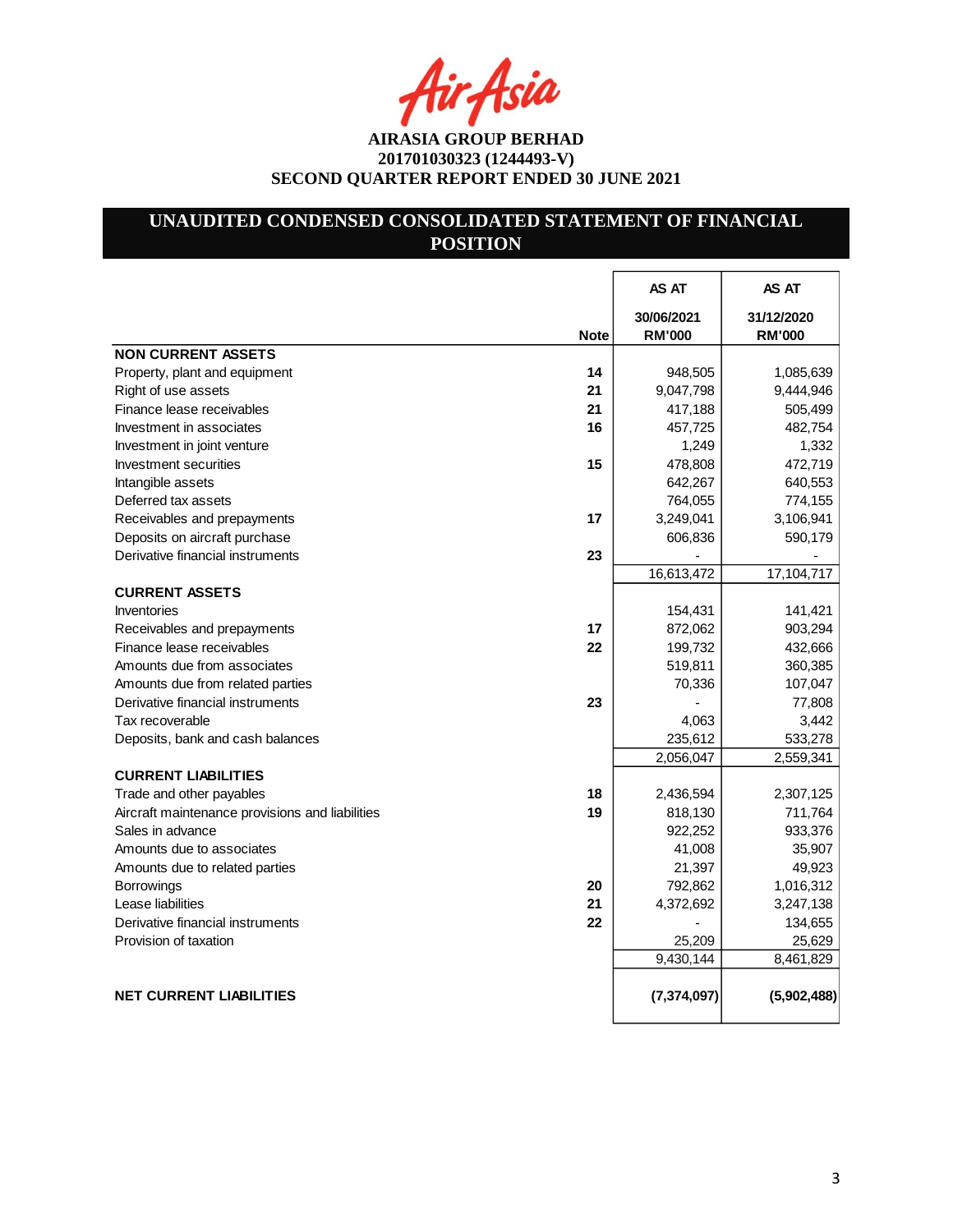Asia

# **UNAUDITED CONDENSED CONSOLIDATED STATEMENT OF FINANCIAL POSITION**

|                                                       | AS AT                       | AS AT                       |
|-------------------------------------------------------|-----------------------------|-----------------------------|
| <b>Note</b>                                           | 30/06/2021<br><b>RM'000</b> | 31/12/2020<br><b>RM'000</b> |
| <b>NON CURRENT LIABILITIES</b>                        |                             |                             |
| 18<br>Trade and other payables                        | 292,422                     | 273,455                     |
| Aircraft maintenance provisions and liabilities<br>19 | 4,935,968                   | 4,857,292                   |
| 20<br><b>Borrowings</b>                               | 321,031                     | 272,557                     |
| Lease liabilities<br>21                               | 8,551,714                   | 9,188,102                   |
| Deferred tax liabilities                              | 18,132                      | 18,132                      |
| 22<br>Derivative financial instruments                | 47,661                      | 64,818                      |
| Provision for retirement benefits                     | 95,289                      | 97,667                      |
|                                                       | 14,262,217                  | 14,772,023                  |
|                                                       |                             |                             |
|                                                       | (5,022,842)                 | (3, 569, 794)               |
| <b>CAPITAL AND RESERVES</b>                           |                             |                             |
| Share capital                                         | 8,462,770                   | 8,023,268                   |
| Merger deficit                                        | (5,507,594)                 | (5,507,594)                 |
| Other reserves                                        | (70, 176)                   | (225, 368)                  |
| Foreign exchange reserve                              | (304, 784)                  | (57, 378)                   |
| Retained earnings                                     | (4,909,107)                 | (3, 447, 215)               |
|                                                       | (2,328,891)                 | (1, 214, 287)               |
| Non-controlling interests                             | (2,693,951)                 | (2,355,507)                 |
| <b>Total equity</b>                                   | (5,022,842)                 | (3,569,794)                 |
| Net assets per share attributable to ordinary         |                             |                             |
| equity holders of the Company (RM)                    | (0.60)                      | (0.36)                      |

The condensed consolidated statement of financial position should be read in conjunction with the audited financial statements for the financial year ended 31 December 2020 and the accompanying explanatory notes attached to the interim financial statements.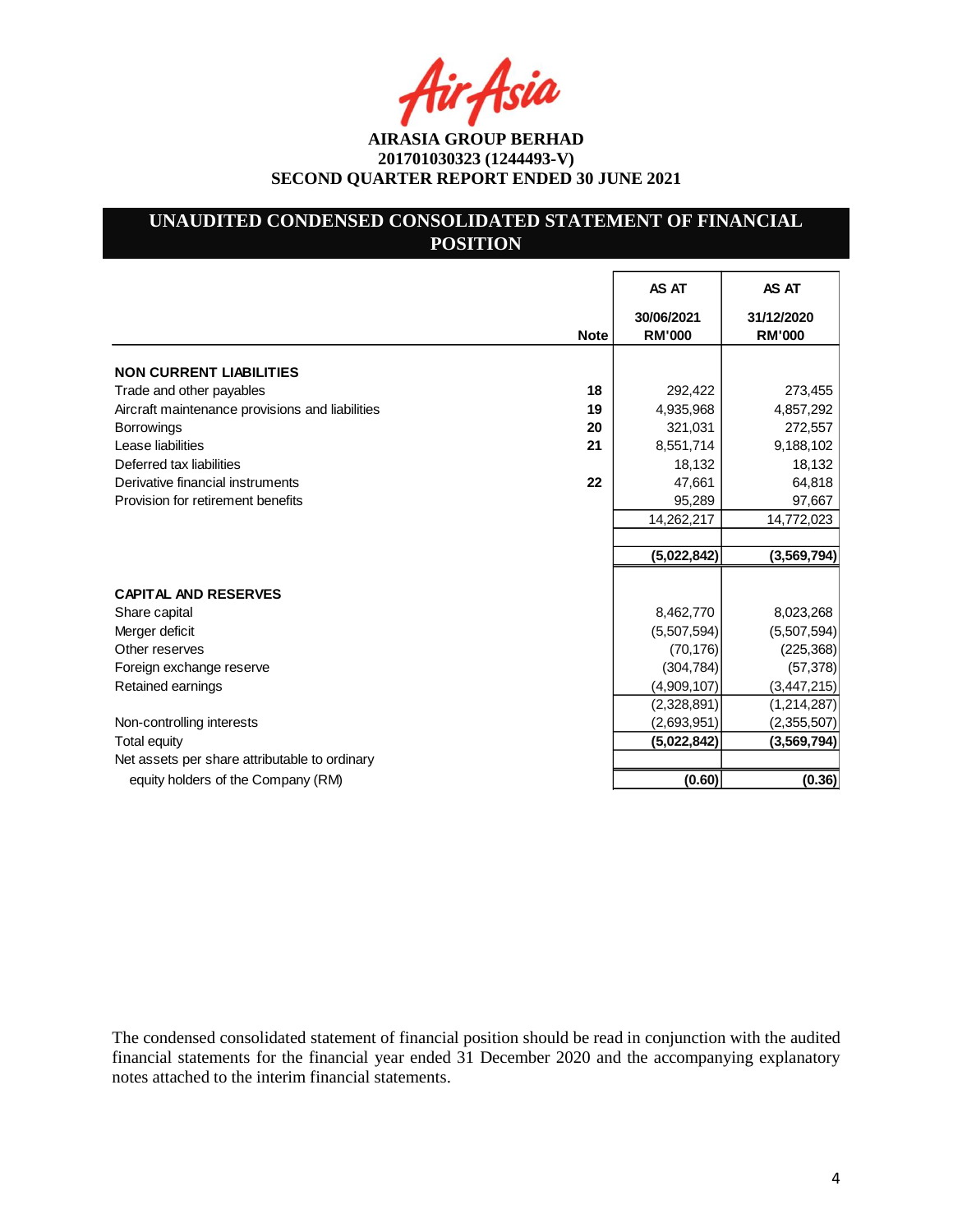Air Asia

# **UNAUDITED CONDENSED CONSOLIDATED STATEMENT OF CHANGES IN EQUITY**

|                                                                                                                |                                    | Attributable to owners of the Company    |                                           |                                                 |                                                |                                               |                                                                                  |                                       |                               |                                                   |                                  |
|----------------------------------------------------------------------------------------------------------------|------------------------------------|------------------------------------------|-------------------------------------------|-------------------------------------------------|------------------------------------------------|-----------------------------------------------|----------------------------------------------------------------------------------|---------------------------------------|-------------------------------|---------------------------------------------------|----------------------------------|
|                                                                                                                | <b>Number</b><br>of shares<br>'000 | <b>Share</b><br>Capital<br><b>RM'000</b> | Merger<br><b>Deficit</b><br><b>RM'000</b> | Foreign<br>exchange<br>reserve<br><b>RM'000</b> | Cash flow<br>hedge<br>reserve<br><b>RM'000</b> | <b>Fair value</b><br>reserve<br><b>RM'000</b> | Remeasure-<br>ment loss on<br>employee<br>benefits<br>liability<br><b>RM'000</b> | Retained<br>earnings<br><b>RM'000</b> | <b>Total</b><br><b>RM'000</b> | Non-<br>controlling<br>interests<br><b>RM'000</b> | Total<br>equity<br><b>RM'000</b> |
| At 1 January 2021                                                                                              | 3,341,974                          | 8,023,268                                | (5,507,594)                               | (57, 378)                                       | (101, 222)                                     | (105, 506)                                    | (18, 640)                                                                        | (3,447,215)                           | (1, 214, 287)                 | (2,355,507)                                       | (3, 569, 794)                    |
| Net profit for the financial period<br>Other comprehensive income                                              |                                    |                                          | $\sim$                                    | (247, 406)                                      | 32,723                                         | 101,898                                       | 14,851                                                                           | (1,347,481)                           | (1,347,481)<br>(97, 934)      | (348, 309)<br>4,212                               | (1,695,790)<br>(93, 722)         |
| <b>Issuance of new shares</b>                                                                                  | 470,214                            | 336,464                                  | ٠                                         |                                                 |                                                |                                               |                                                                                  | ٠                                     | 336,464                       |                                                   | 336,464                          |
| Acquisition of non-controlling interests in a<br>subsidiary<br>6<br>Transfer of fair value reserve of disposed | 85,865                             | 103,038                                  | ٠                                         |                                                 |                                                |                                               | $\overline{\phantom{a}}$                                                         | (108, 691)                            | (5,653)                       | 5,653                                             |                                  |
| investment securities to retained earnings                                                                     | ٠                                  | $\sim$                                   | $\overline{a}$                            |                                                 |                                                | 5,720                                         | $\overline{a}$                                                                   | (5, 720)                              |                               |                                                   |                                  |
| At 30 June 2021                                                                                                | 3,898,053                          | 8,462,770                                | (5,507,594)                               | (304, 784)                                      | (68, 499)                                      | 2,112                                         | (3,789)                                                                          | (4,909,107)                           | (2,328,891)                   | (2,693,951)                                       | (5,022,842)                      |
| At 1 January 2020                                                                                              | 3,341,974                          | 8,023,268                                | (5,507,594)                               | 171,137                                         | 38,466                                         | 103,768                                       | 4,833                                                                            | 1,664,452                             | 4,498,330                     | (1,587,590)                                       | 2,910,740                        |
| Net profit for the financial period<br>Other comprehensive income                                              | $\overline{\phantom{a}}$           |                                          | $\overline{a}$<br>$\sim$                  | 292,826                                         | (767, 761)                                     | (205, 545)                                    | 848                                                                              | (1,796,734)                           | (1,796,734)<br>(679, 632)     | (316, 054)<br>(88, 495)                           | (2, 112, 788)<br>(768, 127)      |
| At 30 June 2020                                                                                                | 3,341,974                          | 8,023,268                                | (5,507,594)                               | 463,963                                         | (729, 295)                                     | (101, 777)                                    | 5,681                                                                            | (132, 282)                            | 2,021,964                     | (1,992,139)                                       | 29,825                           |

The condensed consolidated statement of changes in equity should be read in conjunction with the audited financial statements for the financial year ended 31 December 2020 and the accompanying explanatory notes attached to the interim financial statements.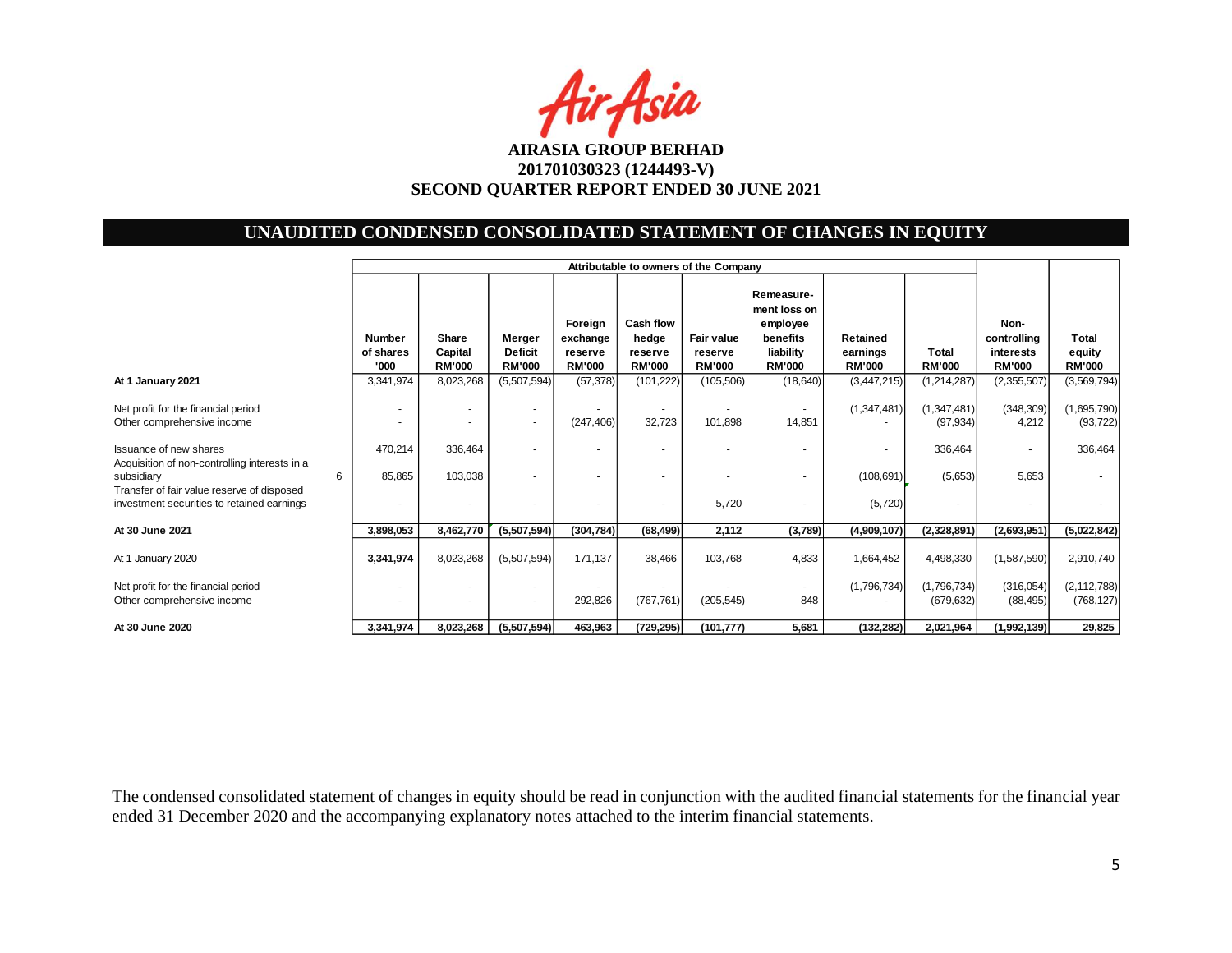fir Asia

# **UNAUDITED CONDENSED CONSOLIDATED CASH FLOW STATEMENTS**

|                                                           | <b>PERIOD ENDED</b>         | <b>PERIOD ENDED</b>         |
|-----------------------------------------------------------|-----------------------------|-----------------------------|
|                                                           | 30/06/2021<br><b>RM'000</b> | 30/06/2020<br><b>RM'000</b> |
| <b>CASH FLOWS FROM OPERATING ACTIVITIES</b>               |                             |                             |
| Loss before taxation                                      | (1,692,519)                 | (2, 179, 259)               |
| Adjustments:                                              |                             |                             |
| Property, plant and equipment                             |                             |                             |
| - Depreciation                                            | 68,874                      | 75,451                      |
| - Gain on disposal                                        | (36, 833)                   | (8,749)                     |
| - Write Off                                               | 2,486                       | 6,836                       |
| <b>Rights of Use Asset</b>                                |                             |                             |
| - Depreciation                                            | 832,689                     | 939,468                     |
| Intangible assets                                         |                             |                             |
| - Amortisation                                            | 70                          | 304                         |
| - Write off                                               |                             | 6,500                       |
| Provision for retirement benefit                          | 2,443                       | 1,257                       |
| Reversal of impairment on intercompany                    | (4,639)                     |                             |
| Fair value loss/(gain) on derivative financial intruments | (16, 509)                   | 207,911                     |
| Share of results of associates and joint venture          | 25,128                      | 50,218                      |
| Net unrealised foreign exchange (gain)/losses             | 70,032                      | (50,600)                    |
| Interest expense                                          | 70,294                      | 78,183                      |
| Interest on lease liabilities                             | 227,909                     | 239,917                     |
| Interest income                                           | (12,961)                    | (39, 336)                   |
|                                                           | (463, 535)                  | (671, 899)                  |
| <b>Changes in working capital</b>                         |                             |                             |
| Inventories                                               | (12, 448)                   | (11, 811)                   |
| Receivables and prepayments                               | 94,393                      | 297,307                     |
| Trade and other payables and provisions                   | 99,193                      | 433,083                     |
| Sales in advance                                          | (15, 592)                   | (231, 403)                  |
| Intercompany balances                                     | (113, 343)                  | (724, 348)                  |
| <b>Cash used in operations</b>                            | (411, 332)                  | (909, 071)                  |
| Interest paid                                             | (30,047)                    | (78, 183)                   |
| Interest received                                         | 1,356                       | 39,336                      |
| Tax paid                                                  | (4, 158)                    | (8,008)                     |
| Retirement benefit paid                                   | (6,068)                     |                             |
| Net cash used in operating activities                     | (450, 249)                  | (955, 926)                  |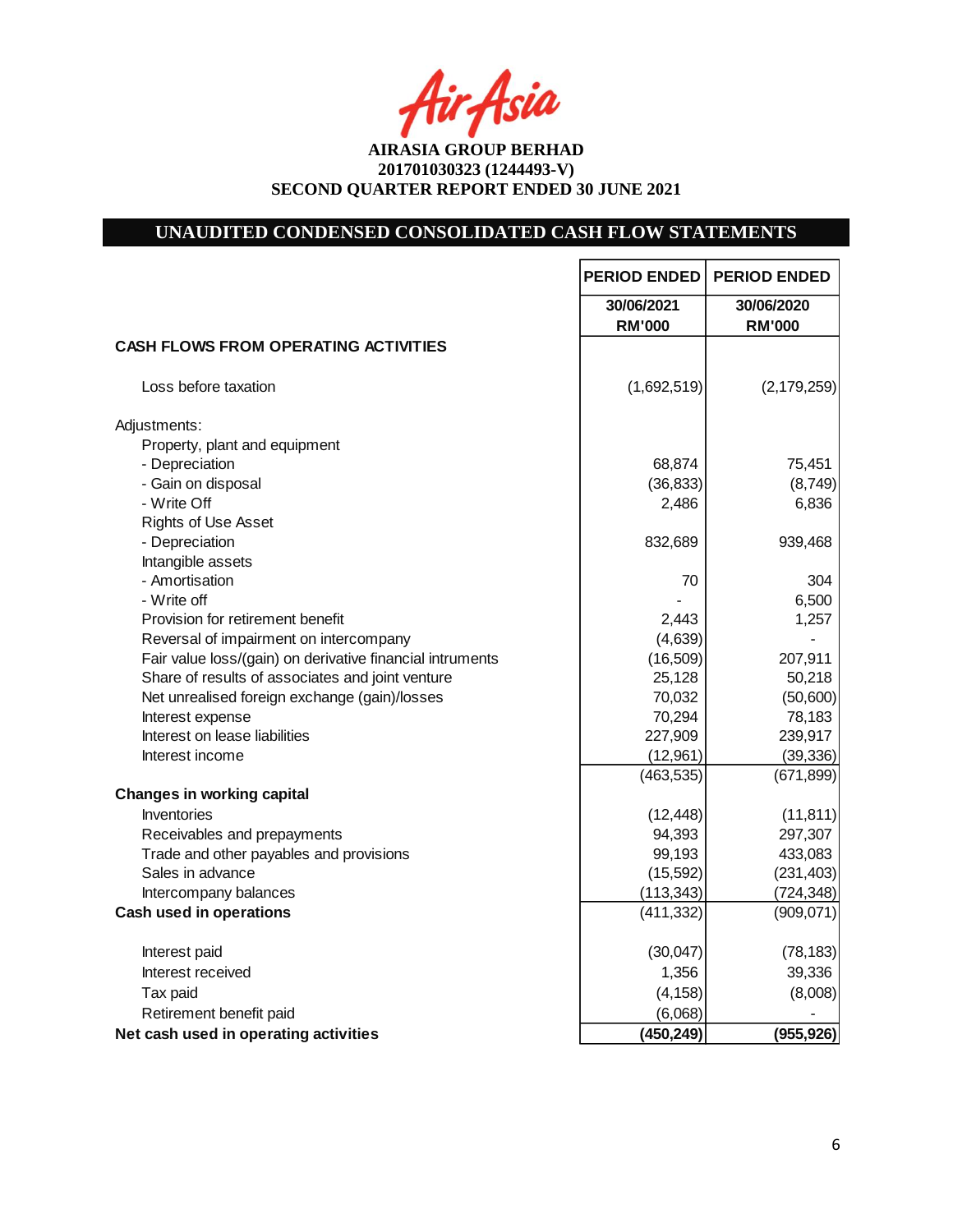Asia

**AIRASIA GROUP BERHAD 201701030323 (1244493-V) SECOND QUARTER REPORT ENDED 30 JUNE 2021**

## **UNAUDITED CONDENSED CONSOLIDATED CASH FLOW STATEMENTS**

|                                                                        | <b>PERIOD ENDED</b> | <b>PERIOD ENDED</b> |
|------------------------------------------------------------------------|---------------------|---------------------|
|                                                                        | 30/06/2021          | 30/06/2020          |
|                                                                        | <b>RM'000</b>       | <b>RM'000</b>       |
| <b>CASH FLOWS FROM INVESTING ACTIVITIES</b>                            |                     |                     |
| Property, plant and equipment                                          |                     |                     |
| - Additions                                                            | (10,687)            | (92, 987)           |
| - Proceeds from disposal                                               | 44,610              | 9,382               |
| Addition in intangible assets                                          | (1,784)             | (4,675)             |
| Net movement other investments                                         | 49,591              | 4,261               |
| Investment in joint venture                                            |                     | (2,025)             |
| Net cash generated from/(used in) investing activities                 | 81,730              | (86, 044)           |
|                                                                        |                     |                     |
| <b>CASH FLOWS FROM FINANCING ACTIVITIES</b>                            |                     |                     |
| Proceeds from issuance of shares                                       | 336,464             |                     |
| Proceeds from borrowings                                               | 103,950             | 148,317             |
| Interest on lease liabilities                                          |                     | (141, 369)          |
| Repayment of borrowings and lease liabilities                          | (371, 997)          | (631, 997)          |
| Net cash generated from/(used in) financing activities                 | 68,417              | (625, 049)          |
| <b>NET DECREASE FOR THE FINANCIAL PERIOD</b>                           | (300, 102)          | (1,667,019)         |
| <b>CASH AND CASH EQUIVALENTS AT BEGINNING</b><br>OF THE FINANCIAL YEAR | 533,278             | 2,588,097           |
| <b>CURRENCY TRANSLATION DIFFERENCES</b>                                | 2,436               | 75,043              |
| <b>CASH AND CASH EQUIVALENTS AT END OF</b>                             |                     |                     |
| <b>FINANCIAL PERIOD</b>                                                | 235,612             | 996,121             |

The condensed consolidated cash flow statements should be read in conjunction with the audited financial statements for the financial year ended 31 December 2020 and the accompanying explanatory notes attached to the interim financial statements.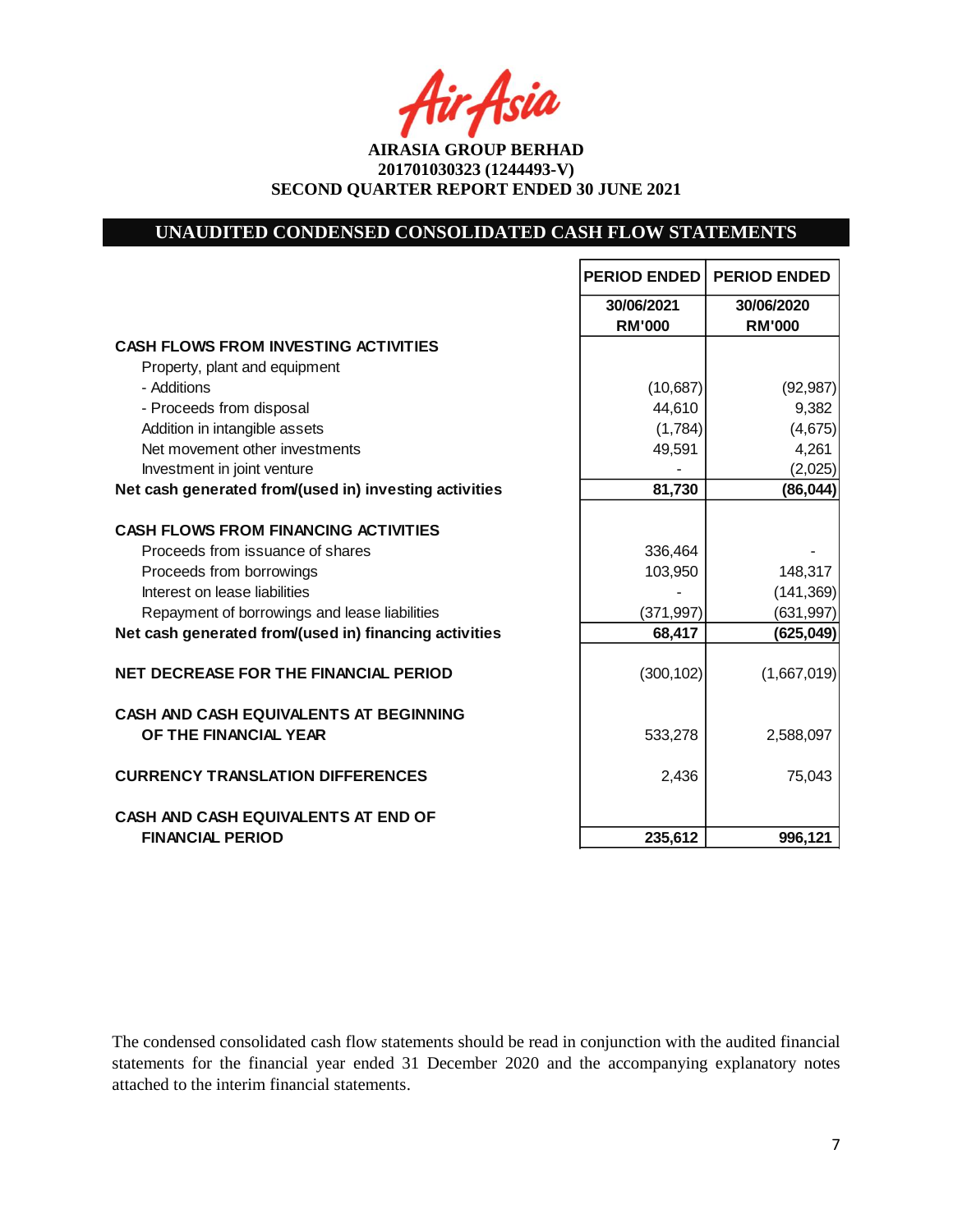r Asia

**AIRASIA GROUP BERHAD 201701030323 (1244493-V) SECOND QUARTER REPORT ENDED 30 JUNE 2021**

## **NOTES TO THE QUARTERLY REPORT**

#### **1. Basis of preparation**

The Interim Financial Report is unaudited and has been prepared in accordance with paragraph 9.22 and Appendix 9B of Bursa Malaysia Securities Berhad's ("Bursa Malaysia") Listing Requirements. The Consolidated Income Statement on page 1 has been presented to better reflect the Airline and Digital activities of the Group.

The Interim Financial Statements should be read in conjunction with the audited financial statements for the year ended 31 December 2020. The explanatory notes attached to the interim financial statements provide an explanation of events and transactions that are significant for understanding of the changes in the financial position and performance of the Group since the year ended 31 December 2020.

The Consolidated Income Statement for the quarter ended 30 June 2021, in compliance with MFRS134: Interim Financial Reporting is as follows:

|                                                 | <b>INDIVIDUAL QUARTER</b> |                      | <b>CUMULATIVE</b> |               |  |
|-------------------------------------------------|---------------------------|----------------------|-------------------|---------------|--|
|                                                 | <b>Quarter ended</b>      | <b>Quarter ended</b> | Year ended        | Year ended    |  |
|                                                 | 30/06/2021                | 30/06/2020           | 30/06/2021        | 30/06/2020    |  |
|                                                 | <b>RM'000</b>             | <b>RM'000</b>        | <b>RM'000</b>     | <b>RM'000</b> |  |
| Revenue                                         | 370,607                   | 142,093              | 686,815           | 2,485,593     |  |
| Operating expenses:                             |                           |                      |                   |               |  |
| - Staff costs                                   | (179, 887)                | (278, 576)           | (389, 531)        | (733, 795)    |  |
| - Depreciation of property, plant and equipment | (455, 664)                | (515, 952)           | (901, 563)        | (1,014,919)   |  |
| - Aircraft fuel expenses                        | (70, 460)                 | (79, 711)            | (143, 237)        | (847, 041)    |  |
| - Fuel swap losses                              |                           | (197, 873)           | (30, 157)         | (300, 814)    |  |
| - Maintenance and overhaul                      | (50, 219)                 | (23, 296)            | (107, 124)        | (452, 471)    |  |
| - User charges and other related expenses       | (112, 607)                | (74, 395)            | (184, 431)        | (466, 016)    |  |
| - Other operating expenses                      | (176, 408)                | (160, 254)           | (321, 997)        | (413, 663)    |  |
| Other income                                    | 21,900                    | 9,409                | 90,410            | 95,052        |  |
| <b>Operating loss</b>                           | (652, 738)                | (1, 178, 555)        | (1,300,815)       | (1,648,074)   |  |
| Finance income                                  | 3,672                     | 9,562                | 12,961            | 39,336        |  |
| Finance costs                                   | (143, 149)                | (121, 999)           | (298, 203)        | (318, 100)    |  |
| <b>Net operating loss</b>                       | (792, 215)                | (1, 290, 992)        | (1,586,057)       | (1,926,838)   |  |
| Share of results of associates / joint venture  | (10,085)                  | (20, 633)            | (25, 128)         | (50,051)      |  |
| Foreign exchange gains/(loss)                   | 81,438                    | 37,379               | (97, 843)         | 5,541         |  |
| Fair value gain/(loss) on derivatives           | (5,905)                   | 62,140               | 16,509            | (207, 911)    |  |
| Loss before taxation                            | (726, 767)                | (1,212,106)          | (1,692,519)       | (2, 179, 259) |  |
| Tax expense                                     | (1,591)                   | (7, 825)             | (3,271)           | (14, 391)     |  |
| Deferred taxation                               | 8,790                     | 60,466               |                   | 80,862        |  |
| Net loss for the financial period               | (719, 568)                | (1, 159, 465)        | (1,695,790)       | (2, 112, 788) |  |

\*the comparative figures have been reinstated to match the classification of airasia digital revenue from other income to revenue

The condensed consolidated income statements should be read in conjunction with the audited financial statements for the financial year ended 31 December 2020 and the accompanying explanatory notes attached to the interim financial statements.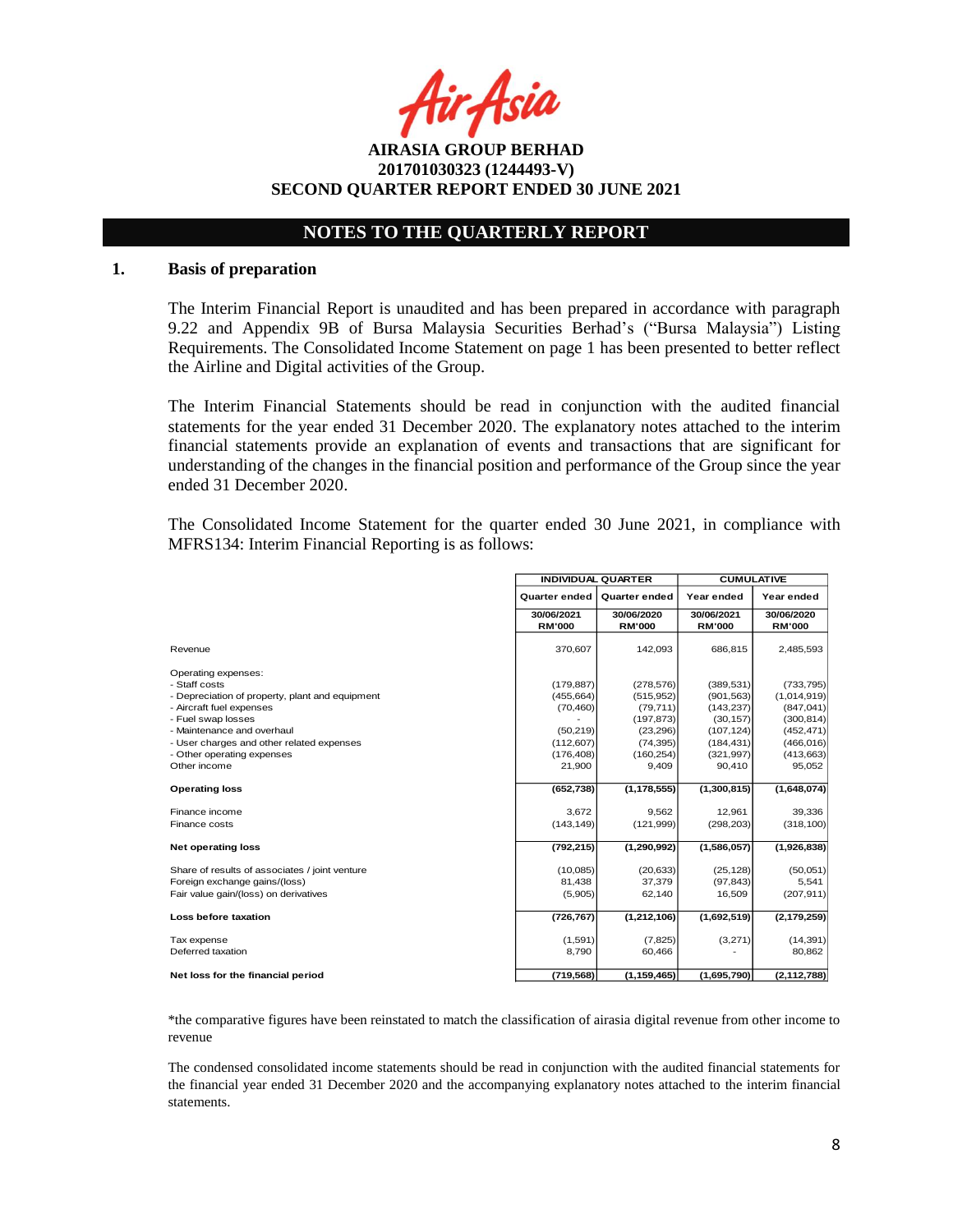ir Asia

**AIRASIA GROUP BERHAD 201701030323 (1244493-V) SECOND QUARTER REPORT ENDED 30 JUNE 2021**

#### **2. Summary of significant accounting policies**

The accounting policies and methods of computation adopted for the interim financial statements are consistent with those adopted for the Audited Financial Statements for the financial year ended 31 December 2020. Details of standards, amendments to published standards and interpretations to existing standards that are applicable to the Group with effect from 1 January 2020 or later are provided in the notes to the financial statements in the Audited Financial Statements of the Group for the financial year ended 31 December 2020. The Group did not early adopt any new standards, amendments to published standards and interpretation to existing standards.

For the beginning of the financial year 1 January 2021, the standards that becomes effective does not have any material impact to the financial statements of the Group and the Company for the year. On 1 April 2021, Malaysian Accounting Standards Board issued a further extension to the Amendment to MFRS 16: Covid 19 Related Rent Concessions to cover periods beyond 30 June 2021 that can be applied for reporting periods beginning on or after 1 April 2021 but earlier application is also permitted. The Group and the Company continues to apply the practical expedient allowed by the amendment whereby the lessee shall account for any change in lease payments resulting from the rent concession the same way it would account for as if there is no lease modification.

#### **3. Auditors' report on preceding annual financial statements**

The auditors have expressed an unqualified opinion with material uncertainty relating to going concern, in view of the current economic condition and Covid-19 Pandemic, n respect of the Company's audited financial statements for the financial year ended 31 December 2020 in their report dated 27 May 2021. The extract of which is as below:

"We draw attention to Note 2.1 and Note 45 to the financial statements, which indicate that the Group has a net loss of RM5,888 million for the financial year ended 31 December 2020 and the current liabilities exceeded its current assets by RM5,902 million. In addition, the Group also reported a shareholders' deficit of RM1,214 million. The Company reported a net loss of RM262 million for the financial year ended 31 December 2020. The global economy, in particular the commercial airlines industry, faces an uncertainty over the expected timing of recovery of the COVID-19 pandemic. The travel and border restrictions implemented by countries around the world has led to a significant fall in demand for air travel which impacted the Group's financial position, financial performance and cash flows. These events or conditions, along with other matters as set forth in Note 2.1 and Note 45 to the financial statements, indicate existence of material uncertainties that may cast significant doubt on the Group's and the Company's ability to continue as a going concern.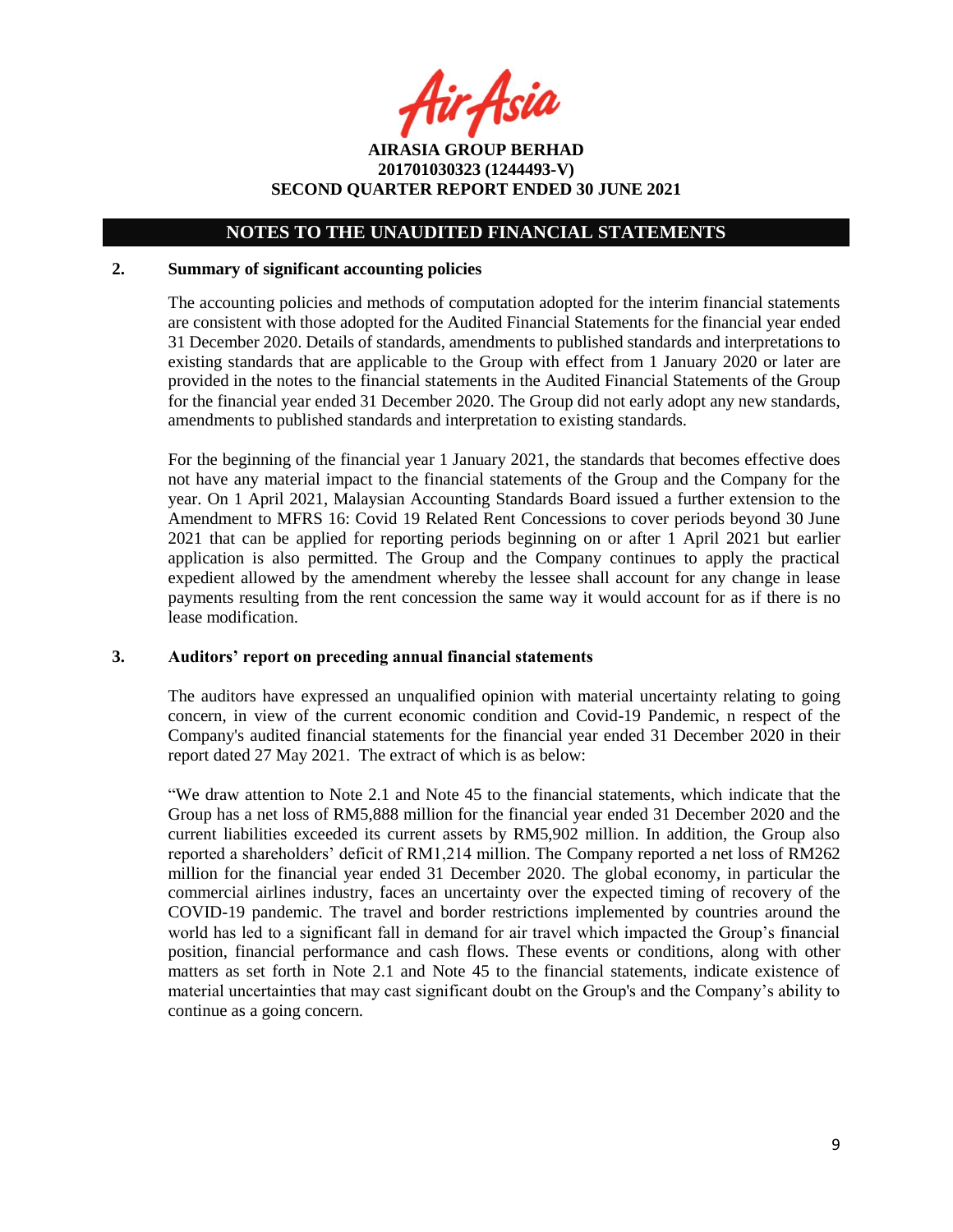tir Asia

**AIRASIA GROUP BERHAD 201701030323 (1244493-V) SECOND QUARTER REPORT ENDED 30 JUNE 2021**

### **3. Auditors' report on preceding annual financial statements (cont'd.)**

The recent development of vaccination against the COVID-19 pandemic and the implementation of national vaccination programmes in countries in which the Group operates as well as elsewhere around the world provide positive outlook for the commercial airlines industry. Nevertheless, the ability of the Group and of the Company to continue as a going concern is dependent on the successful implementation and favorable outcome of various ongoing plans to respond to the conditions above, including ongoing discussions with the financial institutions and investors to obtain required funding, as well as negotiations with its lessors to restructure the existing lease arrangements. Further details are disclosed in Note 2.1 and Note 45 to the financial statements.

Our opinion is not modified in respect of this matter."

### **4. Seasonality of operations**

The Group's air transportation business is subject to the seasonal demand for air travel. This segment of the Group's business has been severely affected by travel restrictions due to the Covid-19 pandemic.

### **5. Unusual items due to their nature, size or incidence**

There were no unusual items affecting assets, liabilities, equity, net income or cash flows during the current quarter and financial period-to-date except for that from the Covid 19 outbreak.

### **6. Changes in composition of the Group**

On 22 March 2021, the Company entered into a Memorandum of Understanding with Aimia Holdings UK II Limited in relation to the proposed acquisition of the remaining 20% equity interest in BigLife Sdn Bhd to be satisfied by the issuance of 85,864,583 ordinary shares in the to be allotted at an issue price of RM1.20 per share amounting to RM103 million (approximately USD25 million). On 21 June 2021 at the Extraordinary General Meeting, the above proposed acquisition was approved and BigLife Sdn Bhd became a wholly owned subsidiary of the Group. The effect of the acquisition is reflected in the statement of changes in equity.

#### **7. Changes in estimates**

There were no changes in estimates that have had a material effect on the results of the current quarter and financial period-to-date.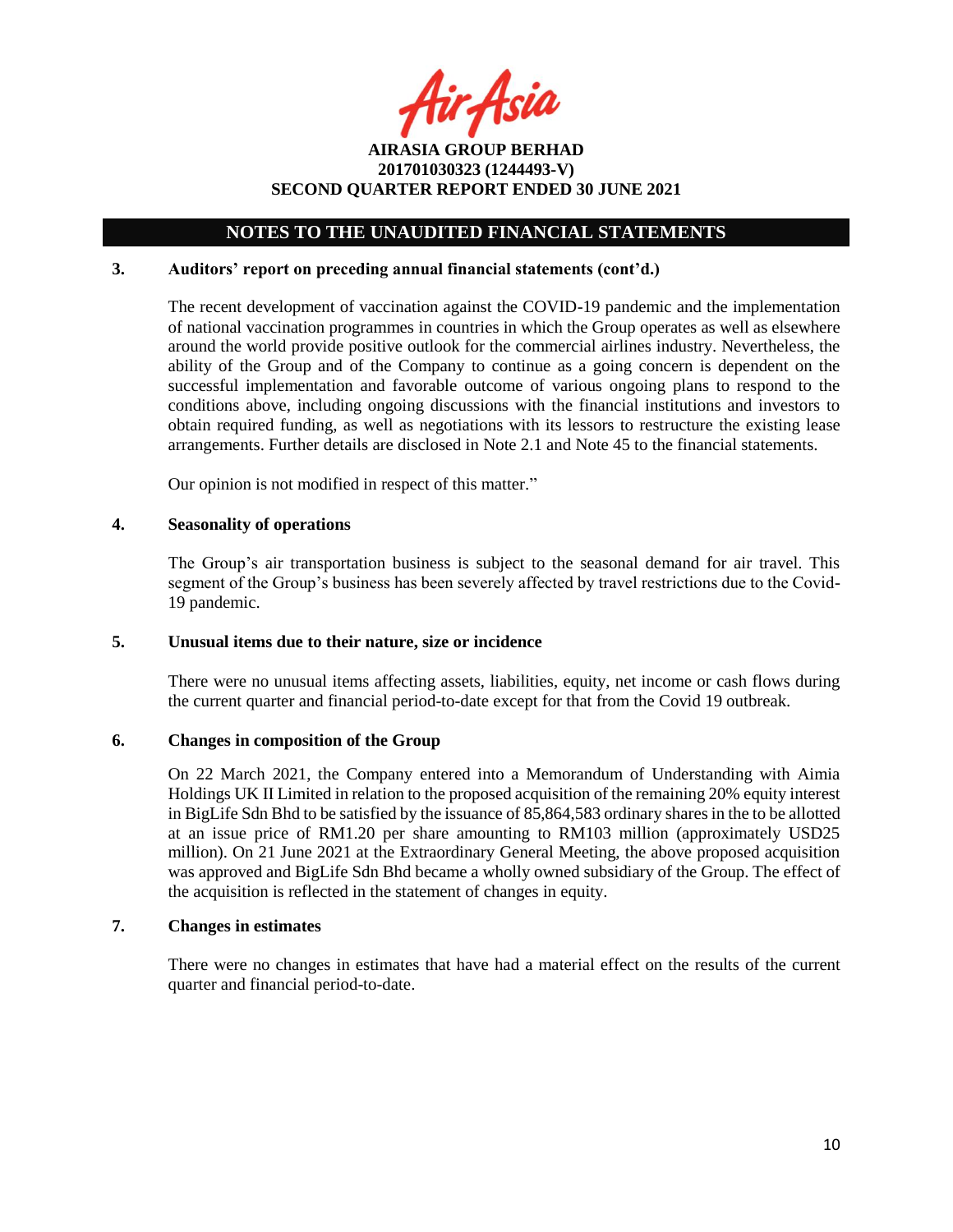Asia

## **NOTES TO THE UNAUDITED FINANCIAL STATEMENTS**

### **8. Issues, Repurchases and Repayment of Debt and Equity Securities**

During the financial period to date, the Company issued new ordinary shares as follows:

| Date             | Description                              | <b>Ordinary Shares Issued</b> |                  |
|------------------|------------------------------------------|-------------------------------|------------------|
|                  |                                          | No of Shares                  | Value $(RM'000)$ |
| 19 February 2021 | 1 <sup>st</sup> Tranche Placement Shares | 369,846,852                   | 249,647          |
| 17 March 2021    | 2 <sup>nd</sup> Tranche Placement Shares | 100, 367, 362                 | 86,817           |
| 27 June 2021     | BigLife Sdn Bhd acquisition (Note 6)     | 85,864,583                    | 103,038          |

Aside from the above, there are no other issuances, cancellation, repurchase, resale and repayment of debt and equity securities for the period ended 30 June 2021.

### **9. Dividends paid and proposed**

No dividend has been proposed during the quarter ended 30 June 2021.

#### **10. Revenue**

|                                 | <b>Quarter ended</b><br>30/6/2021<br><b>RM</b> million | <b>Quarter ended</b><br>30/6/2020<br><b>RM</b> million |
|---------------------------------|--------------------------------------------------------|--------------------------------------------------------|
| Airline revenue                 |                                                        |                                                        |
| Passenger revenue               |                                                        |                                                        |
| seat sales<br>$\blacksquare$    | 146.9                                                  | 38.1                                                   |
| others                          | 31.9                                                   | 7.1                                                    |
| Aircraft operating lease income | 9.0                                                    | 22.8                                                   |
|                                 | 187.8                                                  | 68.0                                                   |
| Digital revenue (Note $29(c)$ ) | 182.8                                                  | 74.1                                                   |
|                                 | 370.6                                                  | 142.1                                                  |

Passenger revenue "Others" includes ancillary income such as administrative fees, baggage fees, seats fees, cancellations, documentation and other fees, and inflight sales of meals and merchandise.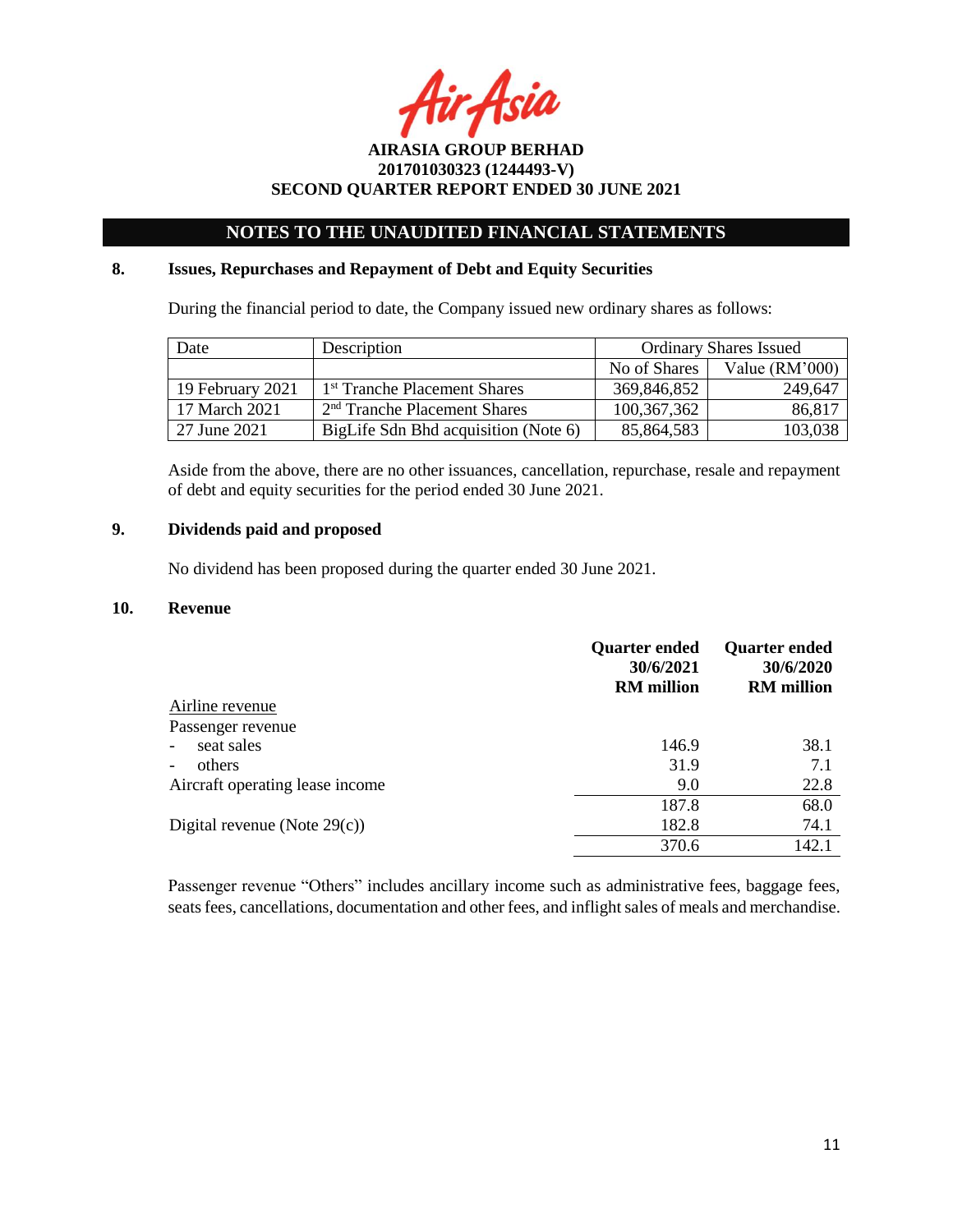# **NOTES TO THE UNAUDITED FINANCIAL STATEMENTS**

### **11. Other income**

|                                                   | <b>Quarter ended</b><br>30/6/2021<br><b>RM</b> million | <b>Quarter ended</b><br>30/6/2020<br><b>RM</b> million |
|---------------------------------------------------|--------------------------------------------------------|--------------------------------------------------------|
| Gain on disposal of property, plant and equipment |                                                        | $1.6^{\circ}$                                          |
| Others                                            | 10.8                                                   | 7.8                                                    |
|                                                   | 10.8                                                   | 85.6                                                   |

Other income "Others" includes commission and advertising income, forfeited revenue, insurance claims and management fee for provision of shared services to associates.

## **12. Finance income/(costs) and foreign exchange gains/(losses)**

|                                                                                   | Quarter<br>ended  | Quarter<br>ended  | Year ended        | Year ended        |
|-----------------------------------------------------------------------------------|-------------------|-------------------|-------------------|-------------------|
|                                                                                   | 30/06/2021        | 30/06/2020        | 30/06/2021        | 30/06/2020        |
|                                                                                   | <b>RM</b> million | <b>RM</b> million | <b>RM</b> million | <b>RM</b> million |
| (a) Finance income                                                                |                   |                   |                   |                   |
| Interest income from:                                                             |                   |                   |                   |                   |
| - deposits with licensed banks                                                    | 0.3               | 3.1               | 1.0               | 4.1               |
| - from associates                                                                 |                   |                   | 1.1               | 2.8               |
| - finance lease receivables                                                       | 3.2               | 6.5               | 10.4              | 32.4              |
| Discounting effect on financial instruments and others                            | 0.1               |                   | 0.4               |                   |
|                                                                                   | 3.6               | 9.6               | 12.9              | 39.3              |
| (b) Finance costs                                                                 |                   |                   |                   |                   |
| Bank borrowings                                                                   | (13.8)            | 1.7               | (26.6)            | (28.3)            |
| Amortisation of premiums for interest rate caps                                   | (0.0)             | (0.1)             | (0.1)             | (0.4)             |
| Discounting effect on financial instruments, bank<br>facilities and other charges | (18.2)            | (25.1)            | (43.6)            | (49.5)            |
|                                                                                   | (32.1)            | (23.5)            | (70.3)            | (78.2)            |
| (c) Foreign exchange gains/(losses)                                               |                   |                   |                   |                   |
| - realized                                                                        | 1.5               | (13.0)            | (27.8)            | (45.1)            |
| - unrealized                                                                      | 79.9              | 50.4              | (70.0)            | 50.6              |
|                                                                                   | 81.4              | 37.4              | (97.8)            | 5.5               |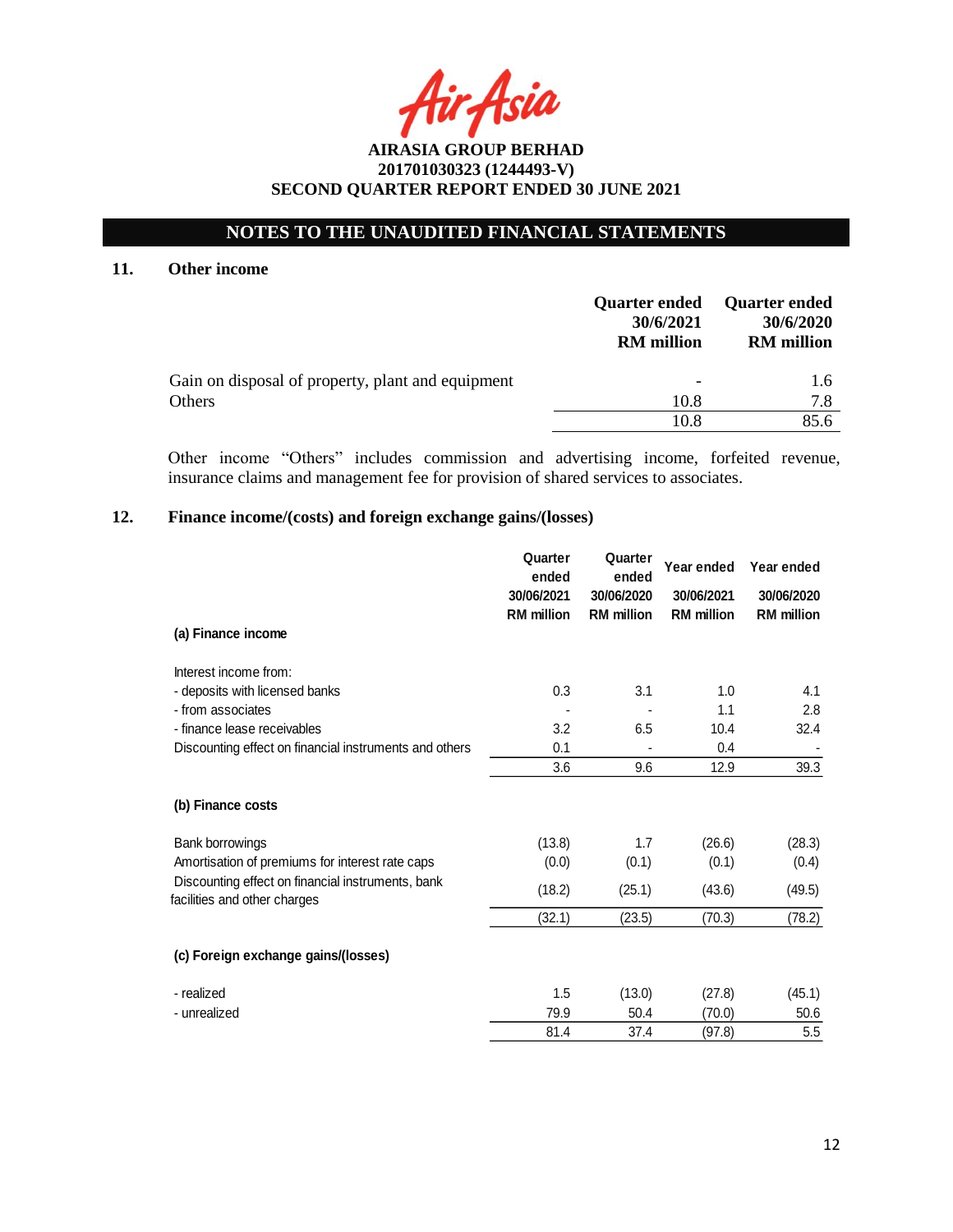tir Asia

## **NOTES TO THE UNAUDITED FINANCIAL STATEMENTS**

#### **13. Income tax and Deferred tax**

#### **Income tax expense**

The current taxation charge for the period to date of RM3.3 million mainly relates to foreign branches taxes.

#### **Deferred taxation**

No additional deferred tax liability has been recognised for the period to date.

### **14. Property, plant and equipment, ROU and Finance Lease receivables**

(a) acquisition and disposals

During the period ended 30 June 2021, the Group acquired property, plant and equipment with total cost of RM10.7 million (period ended 30 June 2020: RM93 million).

During the period ended 30 June 2021, proceeds from the disposal of property, plant and equipment amounted to RM44.6 million (period ended 30 June 2020: RM9.4 million).

(b) revaluation

There was no revaluation of property, plant and equipment in the quarter under review or in the same quarter of the prior year.

(c) impairment

There was no impairment of property, plant and equipment in the quarter under review or in the same quarter of the prior year.

### **15. Quoted investments and properties**

There was no purchase or disposal of quoted securities for the quarter under review and financial period to date.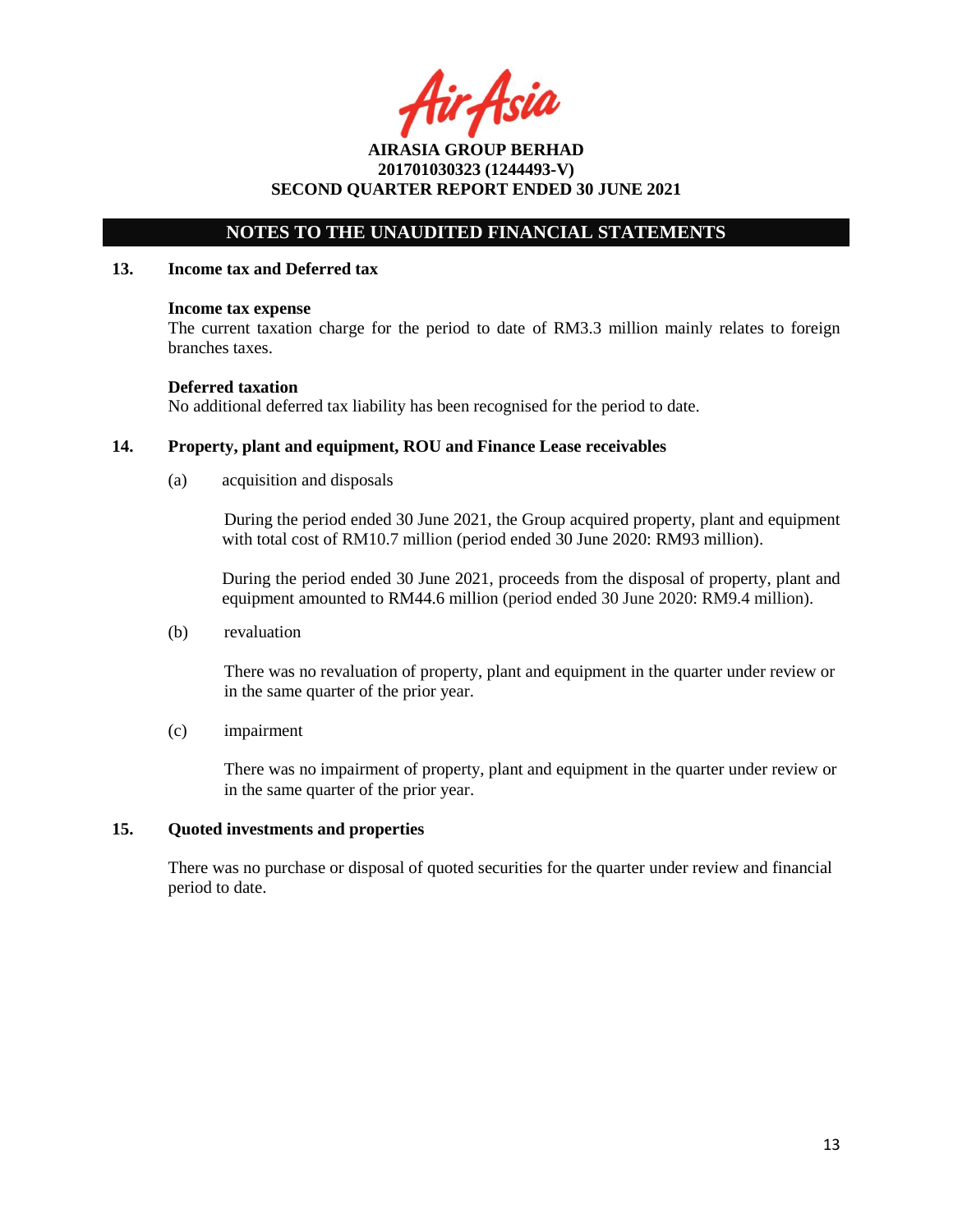Asia

## **NOTES TO THE UNAUDITED FINANCIAL STATEMENTS**

#### **16. Investments in associates**

|                               | As at<br>30/6/2021<br><b>RM</b> million | As at<br>31/12/2020<br><b>RM</b> million |
|-------------------------------|-----------------------------------------|------------------------------------------|
| Cost                          |                                         |                                          |
| Investment                    | 1,087.9                                 | 1,087.9                                  |
| Share of results and reserves | (571.0)                                 | (545.9)                                  |
| Impairment loss               | (59.2)                                  | (59.2)                                   |
|                               | 457.7                                   | 482.8                                    |

MFRS128 provides that entities discontinue recognising their share of further losses when its share of the losses equals to or exceeds its interest in the associate. Accordingly, the Group has only recognised losses to the extent of its interest in these associates. The unrecognised losses at the reporting date amounted to RM791.2 million.

### **17. Receivables and prepayments**

|                                | As at<br>30/6/2021<br><b>RM</b> million | As at<br>31/12/2020<br><b>RM</b> million |
|--------------------------------|-----------------------------------------|------------------------------------------|
| Non-current                    |                                         |                                          |
| Prepayments                    | 2,831.2                                 | 2,739.3                                  |
| Deposits and other receivables | 417.8                                   | 367.7                                    |
|                                | 3,249.0                                 | 3,107.0                                  |
| Current                        |                                         |                                          |
| Trade and other receivables    | 510.0                                   | 450.7                                    |
| Prepayments                    | 308.1                                   | 594.6                                    |
| Deposits                       | 54.0                                    | 87.7                                     |
|                                | 872.1                                   | 903.3                                    |

Prepayments include advances for the purchase of fuel as well as prepaid engine maintenance costs to the service provider.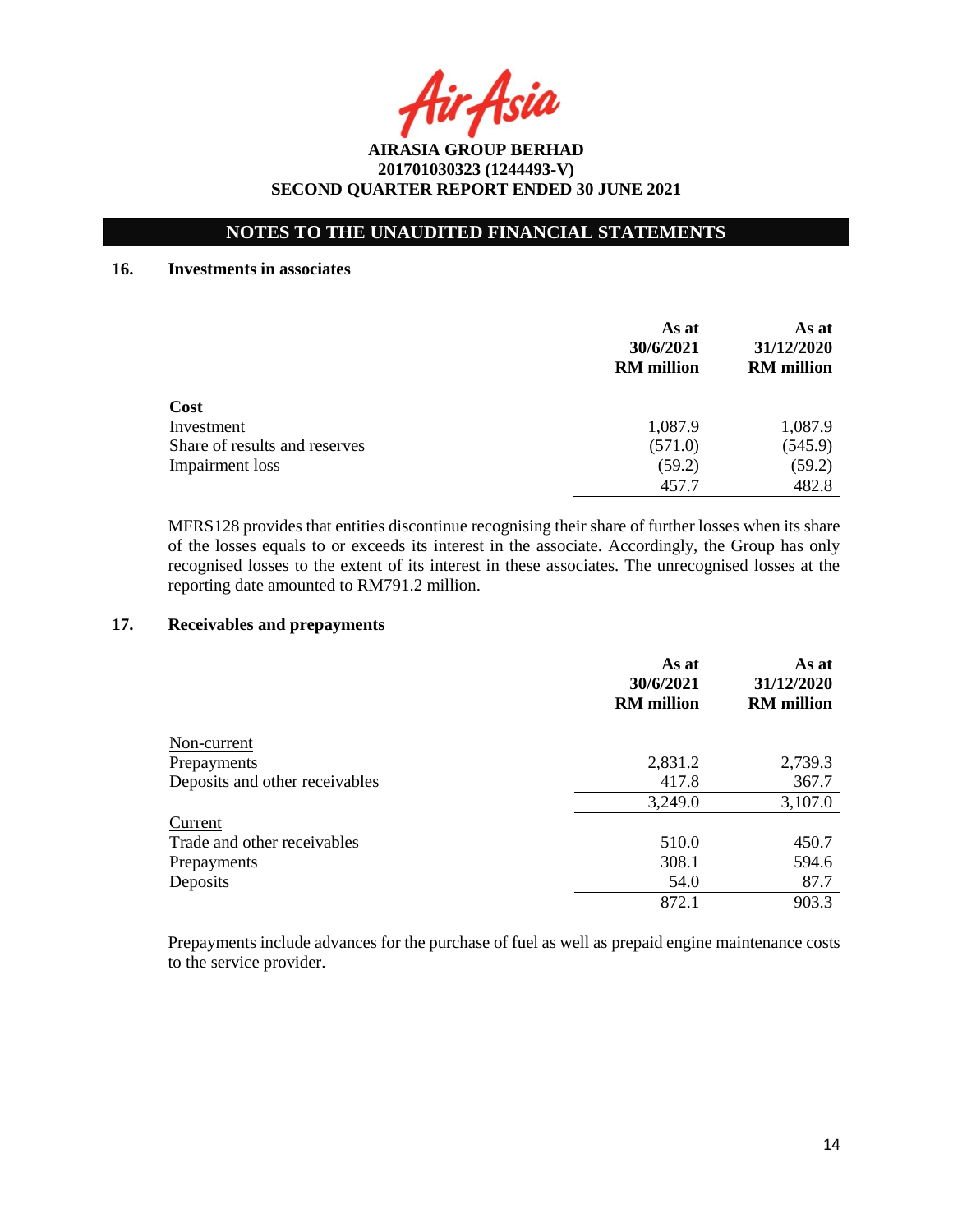Asia

# **NOTES TO THE UNAUDITED FINANCIAL STATEMENTS**

# **18. Trade and other payables**

|                   | As at<br>30/6/2021<br><b>RM</b> million | As at<br>31/12/2020<br><b>RM</b> million |
|-------------------|-----------------------------------------|------------------------------------------|
| Non-current       |                                         |                                          |
| Other payables    | 292.4                                   | 273.4                                    |
| Current           | 1,643.6                                 | 1,312.8                                  |
| Trade payables    | 105.5                                   | 119.8                                    |
| Other payables    |                                         |                                          |
| Accruals for fuel | 7.5                                     | 5.2                                      |
| Others            | 679.9                                   | 869.3                                    |
|                   | 2,436.5                                 | 2,307.1                                  |

Other payables and accruals include accruals for operational expenses and passenger service charges payable to airport authorities

## **19. Aircraft maintenance provision/ payables**

|                                | As at<br>30/6/2021<br><b>RM</b> million | As at<br>31/12/2020<br><b>RM</b> million |
|--------------------------------|-----------------------------------------|------------------------------------------|
| Aircraft maintenance provision | 1,353.9                                 | 1,367.7                                  |
| Aircraft maintenance payables  | 2,480.9                                 | 2,377.1                                  |
| Aircraft maintenance reserves  | 1,919.3                                 | 1,824.2                                  |
|                                | 5,754.1                                 | 5,569.1                                  |
| Current                        | 818.1                                   | 711.7                                    |
| Non Current                    | 4,936.0                                 | 4,857.3                                  |
|                                | 5,754.1                                 | 5,569.1                                  |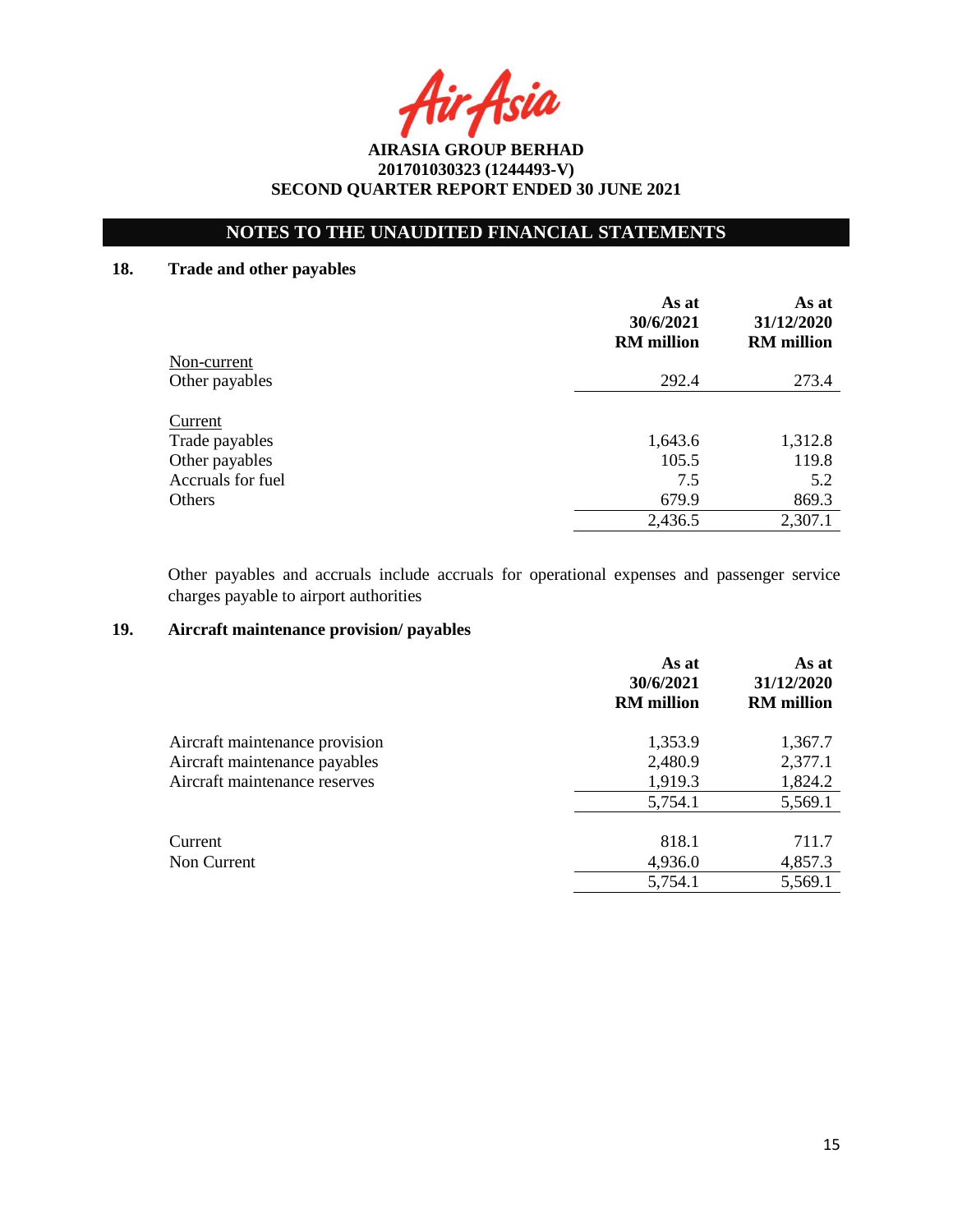Asia

## **NOTES TO THE UNAUDITED FINANCIAL STATEMENTS**

#### **19. Aircraft maintenance provision/ payables (Contd.)**

- (i) Aircraft maintenance provision relates to contractual obligations by the Group to maintain the aircraft during the lease period until redelivery, based on pre- agreed conditions
- (ii) Aircraft maintenance payables relates to provision for the Group's contractual obligations, in a sales and leaseback agreement, to incur on the return of an aircraft in a pre-agreed conditions
- (iii) Aircraft maintenance reserve relates to payments made by the lessee subscribing to the engine maintenance programme for agreed maintenance work that has yet to be carried out

The liabilities of the aircraft provisions/ payables are covered through the Group's prepaid engine maintenance cost to a service provider as disclosed in Note 17.

#### **20. Borrowings**

|                                              | As at<br>30/6/2021<br><b>RM</b> million | As at<br>31/12/2020<br><b>RM</b> million |
|----------------------------------------------|-----------------------------------------|------------------------------------------|
| Short term                                   |                                         |                                          |
| Term loans                                   | 310.0                                   | 313.7                                    |
| Term loans (Deferred fuel hedge settlements) | 387.9                                   | 582.6                                    |
| Revolving credit                             | 95.0                                    | 120.0                                    |
|                                              | 792.9                                   | 1,016.3                                  |
| Long term<br>Term loans                      | 321.0                                   | 272.6                                    |
| Total                                        | 1,113.9                                 | 1,288.9                                  |

The currency profile of borrowings are as follows:

|                          | As at<br>30/6/2021<br><b>RM</b> million | As at<br>31/12/2020<br><b>RM</b> million |
|--------------------------|-----------------------------------------|------------------------------------------|
| Ringgit Malaysia         | 398.6                                   | 429.3                                    |
| <b>US Dollar</b>         | 631.4                                   | 730.1                                    |
| Philippine Peso          | 37.5                                    | 83.5                                     |
| <b>Indonesian Rupiah</b> | 46.4                                    | 45.9                                     |
|                          | 1,113.9                                 | ,288.9                                   |

On 25<sup>th</sup> June 2021, a subsidiary of the Company obtained a USD25 million short term working capital term loan of 6 months from a non-financial institution.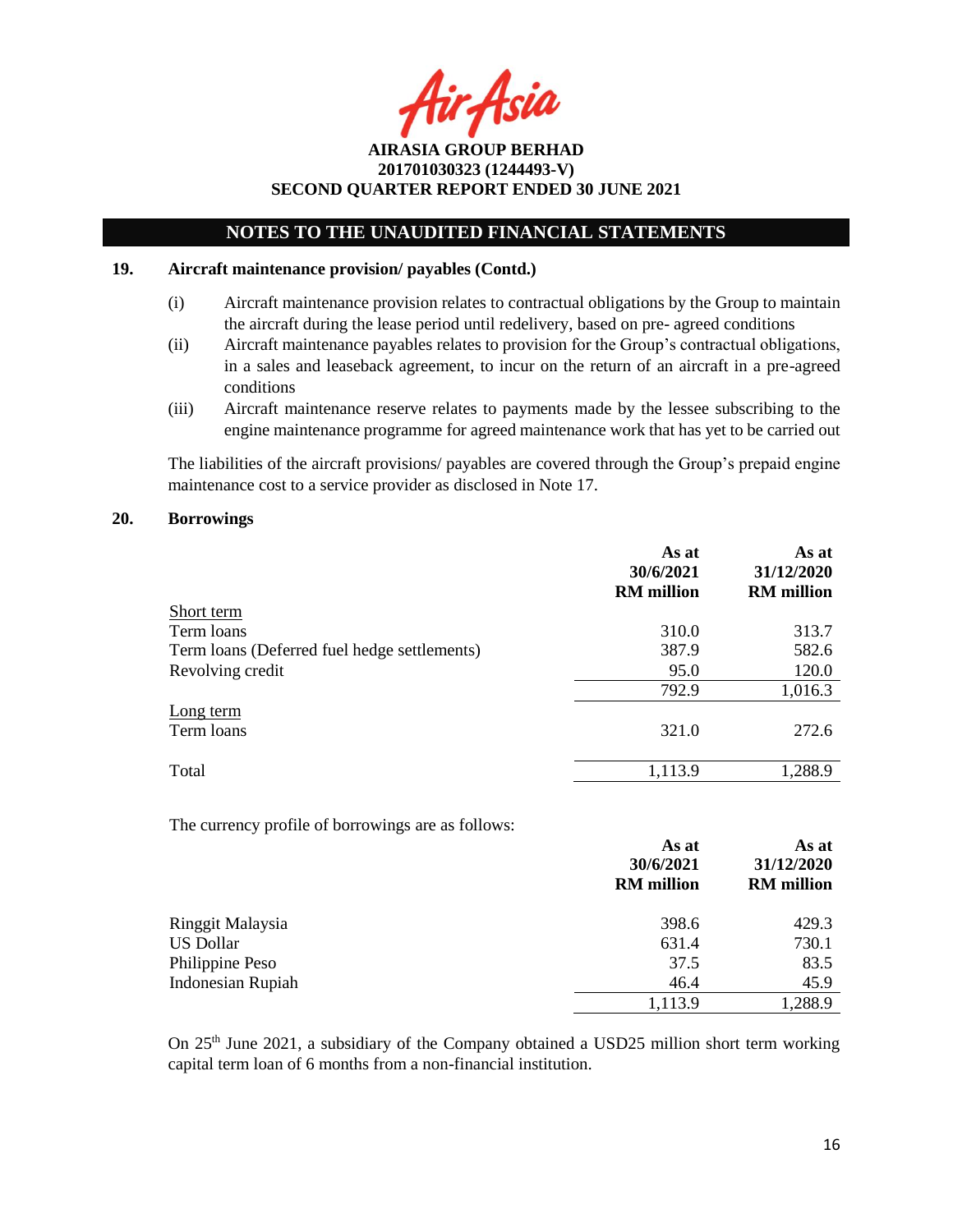r Asia

**AIRASIA GROUP BERHAD 201701030323 (1244493-V) SECOND QUARTER REPORT ENDED 30 JUNE 2021**

#### **21. Lease liabilities**

The lease liabilities amounting to RM12.9 billion includes deferred aircraft leases of approximately RM2.4 billion. The lease liabilities are supported by ROU of RM9.0 billion (net of impairment) and finance lease receivables of RM0.6 billion (net of impairment)

### **22. Derivative financial instruments**

(a) Forward Foreign Exchange Contracts

As at 30 June 2021, there is no outstanding amount for forward foreign exchange contracts.

(b) Interest Rate Hedging.

As at 30 June 2021, the Group has six (6) interest rate swaps with an outstanding amount of US\$173.4 million. These interest rate swaps are entered with one (1) counterparty and will mature between 2028 and 2029.

(c) Fuel Hedging

As at 30 June 2021, there is no outstanding fuel derivative contracts.

| <b>Type of Derivatives</b> | <b>Notional Value</b><br>As at 30/6/2021 | <b>Fair value</b><br>30/6/2021                   |
|----------------------------|------------------------------------------|--------------------------------------------------|
| Interest rate contracts    | <b>RM</b> million                        | <b>Assets/(Liabilities)</b><br><b>RM</b> million |
| More than 3 years          | 7199                                     | (47.7)                                           |

The related accounting policies, cash requirements of the derivatives, risks associated with the derivatives and policies to mitigate those risks are unchanged since the last financial year.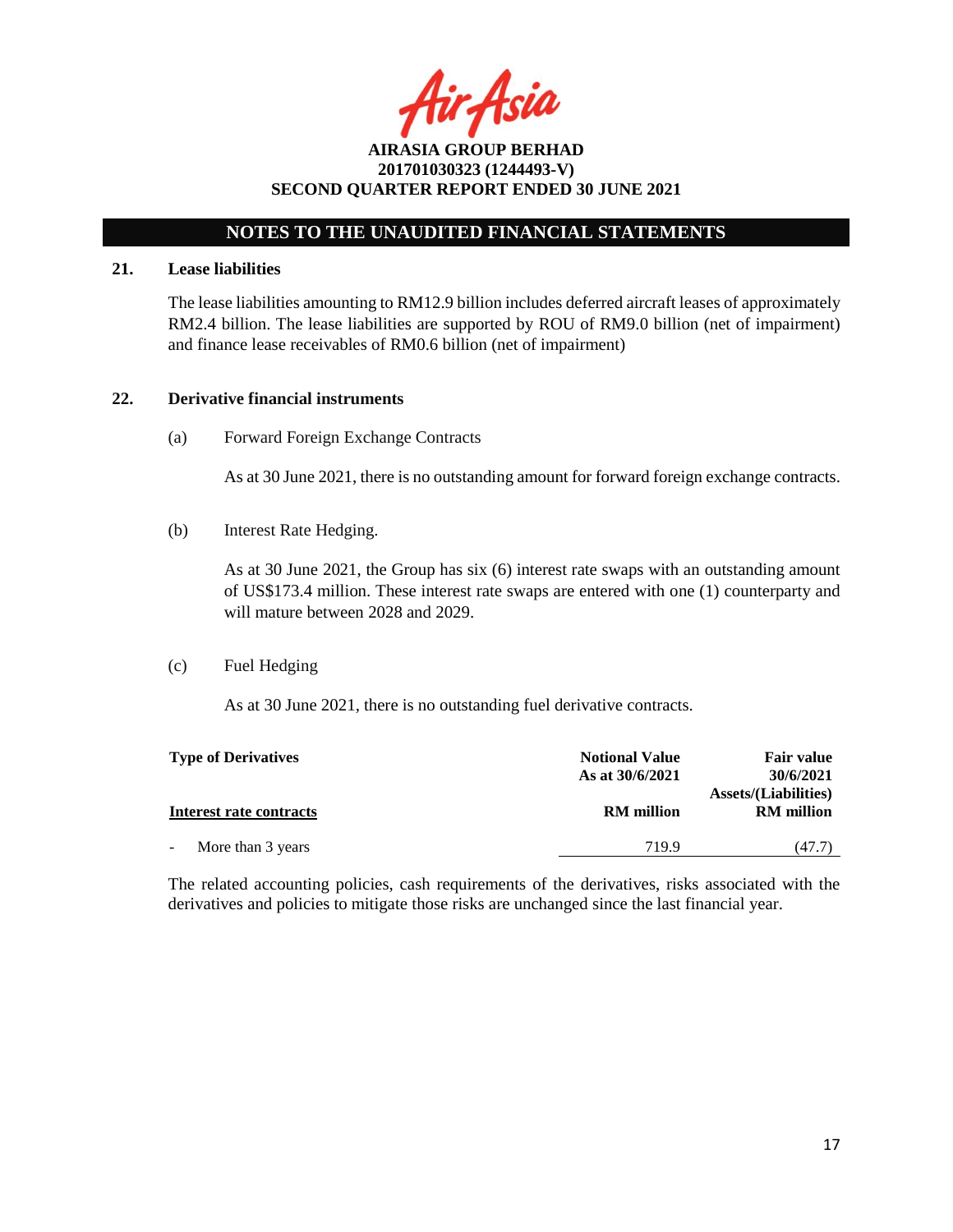r Asia

## **NOTES TO THE UNAUDITED FINANCIAL STATEMENTS**

#### **23. Status of corporate proposals announced**

### **Private Placement**

On  $21<sup>st</sup>$  January 2021, the Company announced that it proposed to undertake a private placement of up to 20% of the total number of issued shares of the Company or 668,394,816 shares ("Placement Shares") ("Proposed Private Placement"). The Proposed Private Placement will be undertaken in accordance with the general mandate pursuant to Sections 75 and 76 of the Companies Act 2016 and the "Additional Temporary Relief Measures to Listed Issuers" announced by Bursa Malaysia Securities Berhad ("Bursa") on 16 April 2020 which increased the prescribed limit under Paragraph 6.03 of the Main Market Listing Requirements from 10% to 20%. The Company has obtained approval from its shareholders for the 20% General Mandate at its Annual General Meeting held on 28 September 2020.

The Placement Shares will rank equally in all aspects with the existing Company shares in issue. The actual amount of proceeds to be raised from the Proposed Private Placement will depend on the actual number of Placement Shares issued and the issue price of the Placement Shares.

The proposed utilisation of the proceeds (on an estimated amount raised of RM454.5 million are as follows:

| <b>Utilisation of Proceeds</b>                                                                                              | Expected<br>timeframe | Proposed<br>Utilisation<br>(RM <sub>m</sub> ) | Actual<br>Raised | Actual<br>Utilisation<br>(RM <sub>m</sub> ) |
|-----------------------------------------------------------------------------------------------------------------------------|-----------------------|-----------------------------------------------|------------------|---------------------------------------------|
| <b>Fuel Hedging Settlement</b>                                                                                              | $6 - 12$ months       | 146.6                                         | 108.6            | 108.6                                       |
| Aircraft lease and maintenance                                                                                              | 3 months              | 95.2                                          | 70.5             | 70.5                                        |
| AirAsia Digital Sdn Bhd business<br>units development cost, product and<br>market expansion costs and<br>marketing expenses | Within 12<br>months   | 77.0                                          | 57.0             | 57.0                                        |
| General working capital expenses                                                                                            | Within 6<br>months    | 135.5                                         | 100.4            | 100.4                                       |
| Estimated expenses for the Proposed<br><b>Private Placement</b>                                                             | Immediate             | 0.2                                           | 0.2              | 0.2                                         |
|                                                                                                                             |                       | 454.5                                         | 336.5            | 336.5                                       |

The above Proposed Private Placement was approved by Bursa on 3 February 2021. On 10 February 2021, the Company announced that the first tranche of placement shares of 369,846,852 was price fixed at RM0.675 per share which was completed on 19 February 2021. On 9 March 2021, the Company announced that the second tranche of placement shares of 100,367,362 was price fixed at RM0.865 per share which was completed on 17 March 2021.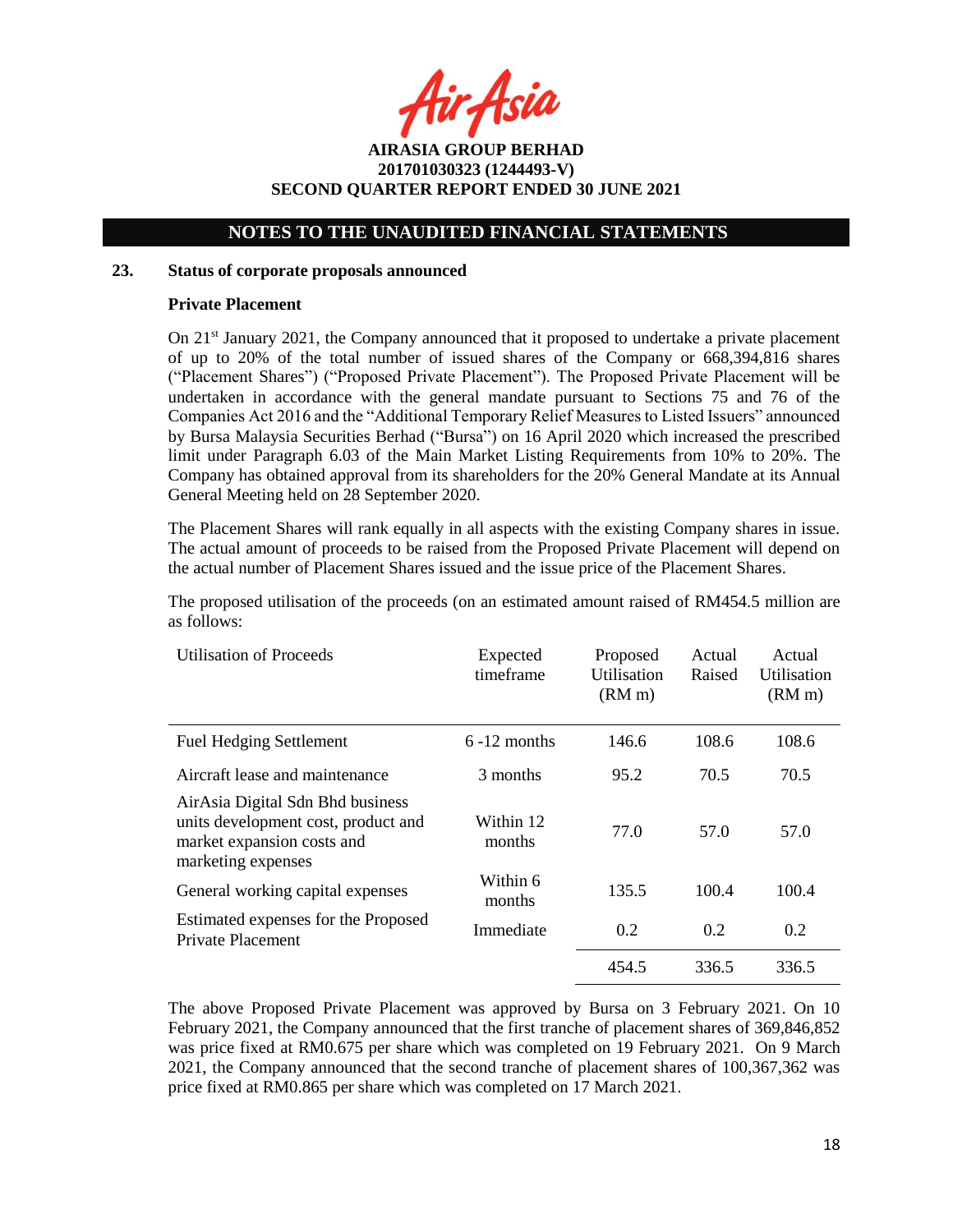r Asia

**AIRASIA GROUP BERHAD 201701030323 (1244493-V) SECOND QUARTER REPORT ENDED 30 JUNE 2021**

#### **23. Status of corporate proposals announced (Cont'd)**

### **Proposed acquisition of 100% equity interest in Velox Technology (Thailand) Co. Ltd ("VT") and Velox Fintech Co . Ltd ("VF") which represents Gojek operations in Thailand**

On  $7<sup>th</sup>$  July 2021, the Company announced that its subsidiary, AirAsia SuperApp Sdn Bhd and AirAsia Digital Sdn Bhd will acquire 100% equity interest in VT and VF for a purchase consideration of USD40 million and USD10 million respectively. The above shall be satisfied by issuance of 4.76% of shares in AirAsia Super App Sdn Bhd. The above is subject to completion of shareholders agreement and regulatory approvals.

### **Proposed Renounceable Rights Issue of Redeemable Convertible Unsecured Islamic Debt Securities ("RCUIDS")**

On  $12<sup>th</sup>$  July 2021, the Company announced that it proposes to undertake a renounceable rights issue of up to RM1,024,058,370 in nominal value of 7 year RCUIDS of RM0.75 on the basis of 2 RCUIDS with 1 free detachable warrant for every 6 ordinary shares in the Company. Based on the nominal value of the RCUIDS of RM0.75 each, the Proposed Rights Issue will result in the issuance of up to 1,365,411,160 RCUIDS together with up to 682,705,580 new warrants.

The proposed utilisation of the proceeds based on the minimum subscription level of RM615.9 million and the maximum subscription level of RM1,024.1 million is as follows:

| Utilisation of Proceeds*               | Expected<br>timeframe | Min<br>Subscription<br>Level<br>RM <sub>m</sub> | Full<br>Subscription<br>Level<br>RM <sub>m</sub> |
|----------------------------------------|-----------------------|-------------------------------------------------|--------------------------------------------------|
| <b>Fuel Hedging Settlement</b>         | 5 months              | 96.7                                            | 226.7                                            |
| Aircraft lease and maintenance         | Within 12 months      | 145.3                                           | 202.9                                            |
| AirAsia Digital Sdn Bhd business units | Within 12 months      | 36.3                                            | 73.7                                             |
| General working capital expenses       | Within 12 months      | 325.9                                           | 508.5                                            |
| Estimated expenses                     | Within 3 months       | 11.7                                            | 12.3                                             |
|                                        |                       | 615.9                                           | 1,024.1                                          |

*\*the utilisation has been adjusted subsequent to the first announcement and will be reflected in a circular that will be issued to shareholders in due course.*

The above proposed RCUIDS will require the Company's shareholders' approval.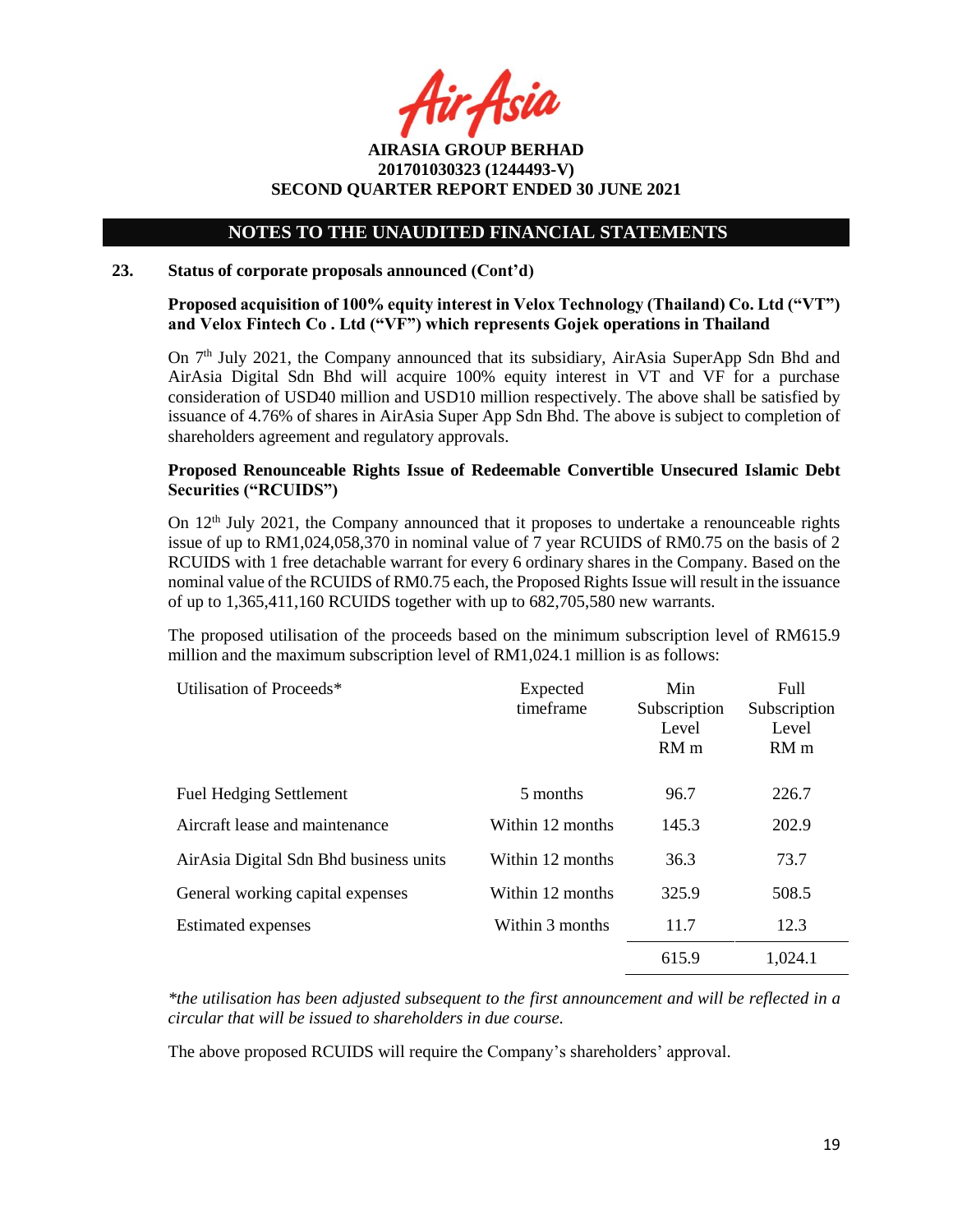ir Asia

**AIRASIA GROUP BERHAD 201701030323 (1244493-V) SECOND QUARTER REPORT ENDED 30 JUNE 2021**

#### **24. Post balance sheet events**

- (a) On  $5<sup>th</sup>$  August 2021, the Company announced its divestment of Fly Leasing to Carlyle Aviation Elevate Ltd of 3,333,333 common shares, representing 10.94% of the outstanding shareholding of Fly Leasing, for USD56.8 million. The divestment has been completed and the proceeds have been received.
- (b) On 6 th August 2021, Big Pay Sdn Bhd, a subsidiary of AirAsia Digital Sdn Bhd ("AAD"), a wholly owned subsidiary of the Company secured an investment of up to USD100 million convertible loan notes from SK Group, a South Korean conglomerate.
- (c) On  $18<sup>th</sup>$  August 2021, Teleport, a subsidiary of AAD signed an agreement to acquire 100% of equity interest in Delivereat, a local Malaysia food delivery platform valued at USD9.8 million.

### **25. Contingent assets**

As at the date of this report, the Group does not have any contingent assets.

### **26. Changes in contingent liabilities since the last annual balance sheet date**

There were no material changes in contingent liabilities since the audited financial statements of the Group for the financial year ended 31 December 2020.

### **27. Capital commitments outstanding not provided for in the interim financial report**

Capital commitments for property, plant and equipment:

|                             | As at<br>30/6/2021<br><b>RM</b> million | As at<br>31/12/2020<br><b>RM</b> million |
|-----------------------------|-----------------------------------------|------------------------------------------|
| Approved and contracted for | 112.411.1                               | 124.855.1                                |
|                             |                                         |                                          |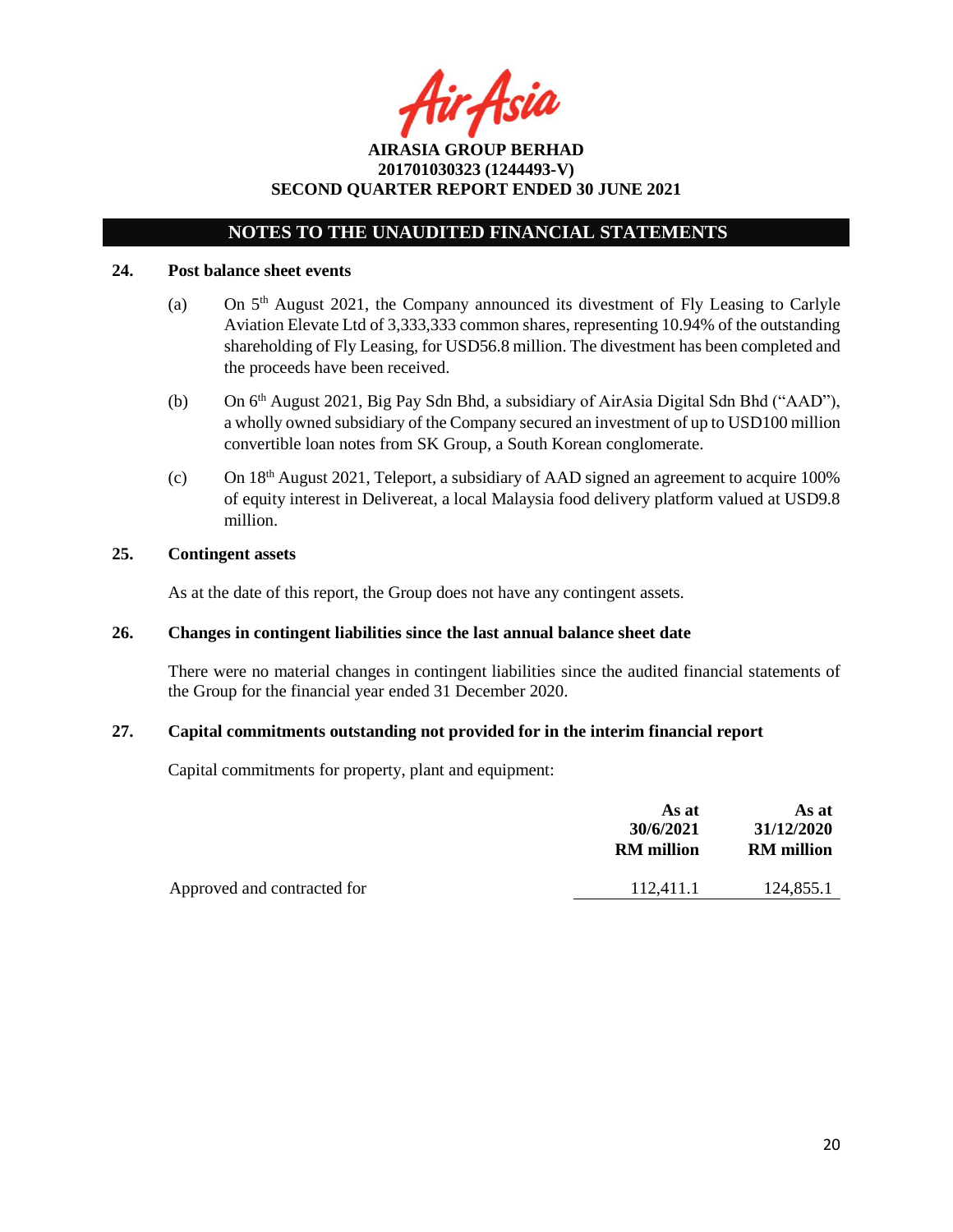# **NOTES TO THE UNAUDITED FINANCIAL STATEMENTS**

## **28. Material related party transactions**

Significant related party transactions which were entered into on agreed terms and conditions for the quarter ended 30 June 2021 are set out below:

|    |                                                 | Quarter ended<br>30/6/2021<br><b>RM</b> million | <b>Quarter ended</b><br>30/6/2020<br><b>RM</b> million |
|----|-------------------------------------------------|-------------------------------------------------|--------------------------------------------------------|
| 1. | Transaction of the Group with associates of a   |                                                 |                                                        |
|    | subsidiary                                      |                                                 |                                                        |
|    | Purchase of cargo transportation capacity<br>a. |                                                 |                                                        |
|    | Thai AirAsia                                    | 5.8                                             |                                                        |
|    | b. Commission charged                           |                                                 |                                                        |
|    | - Thai AirAsia                                  | 4.3                                             |                                                        |
|    | Management fees<br>$c_{\cdot}$                  |                                                 |                                                        |
|    | Thai AirAsia                                    | 15.5                                            | 0.9                                                    |
|    | Transaction of the Group with company with      |                                                 |                                                        |
|    | common directors and shareholders               |                                                 |                                                        |
|    | a. Purchase of cargo transportation capacity    |                                                 |                                                        |
|    | AirAsia X Berhad                                | 39.7                                            | 37.6                                                   |
|    | Thai AirAsia X                                  | 24.8                                            |                                                        |
|    | b. Management fees                              |                                                 |                                                        |
|    | AirAsia X Berhad                                | 0.5                                             | 0.8                                                    |
|    | Thai AirAsia X                                  |                                                 | 0.3                                                    |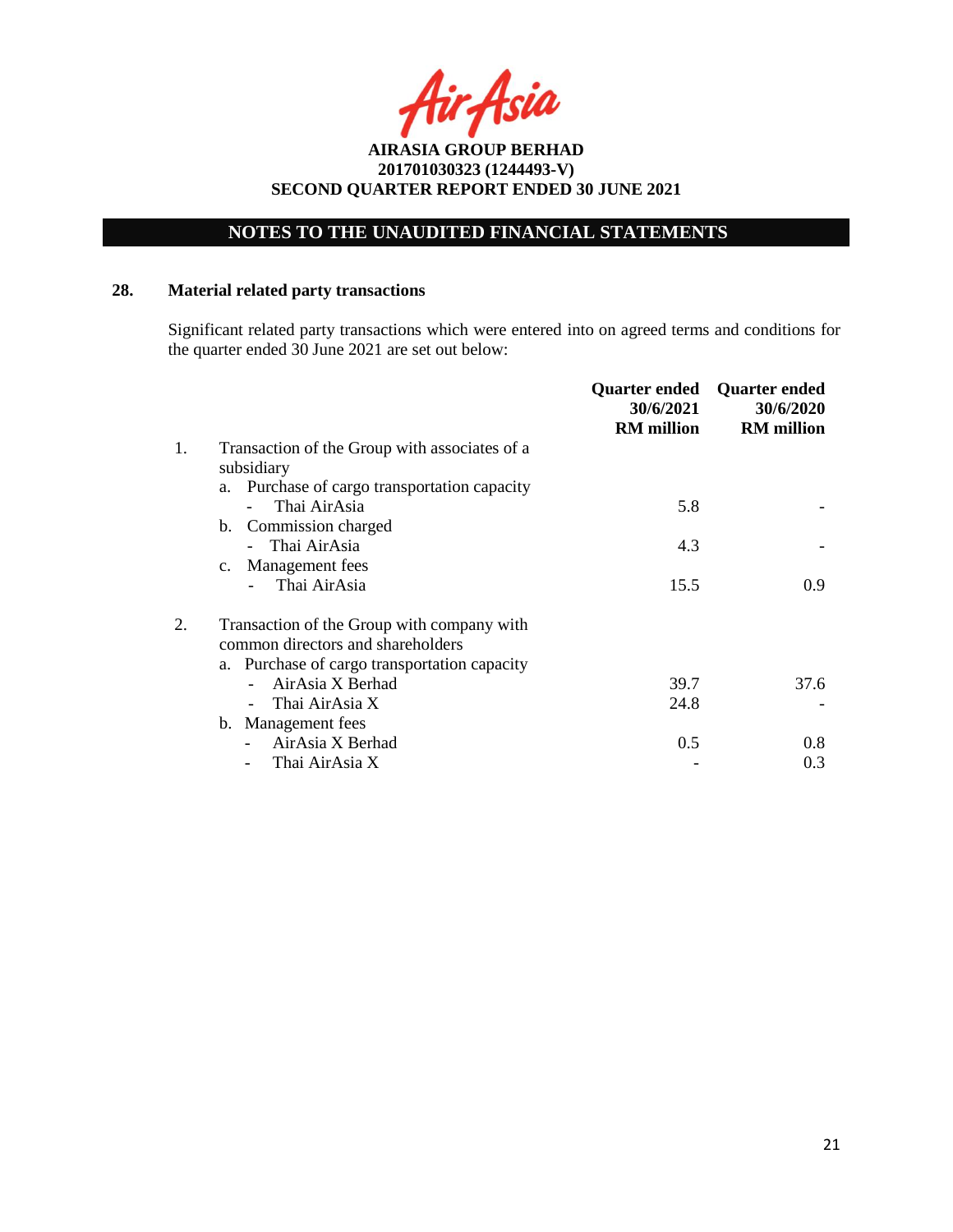ir Asia

**AIRASIA GROUP BERHAD 201701030323 (1244493-V) SECOND QUARTER REPORT ENDED 30 JUNE 2021**

#### **29. Review of Group Performance**

### *Consolidated Group Performance*

The impact of the Covid-19 pandemic continues to affect the Group's operations adversely. While international borders remained closed, the Group focused on providing limited domestic operations in the countries where we operate. Enhanced lockdowns announced in Malaysia in May 2021 further dampened the sales in this quarter. Philippines and Indonesia saw a good pick up of sales only to be subsequently dampened in 3Q21 by respective countries' restriction of travel as well. However, there was more chartered cargo operations, thus cargo revenue increased by 67% quarteron-quarter ("QoQ").

Driven by the better cargo revenues, Group revenue for 2Q21 and year-to-date ("YTD") 2021 was reported at RM370.6 million and RM686.8 million respectively. Revenue in 2Q21 increased 17% QoQ. Revenue also doubled year-on-year ("YoY") due to the low base as the Group took active decision to hibernate the fleet as the Covid-19 pandemic began in late 1Q20. However, revenue is 72% lower in YTD 2021 than last year as YTD 2020 reported high revenues especially in January 2020 in conjunction with the Chinese New Year travelling prior to the outbreak of Covid-19 pandemic. The Group continues with its cost containment measures, including the right-sizing of manpower and salary cuts for management, staff and directors while actively managing its capacity to be in line with demand. With the stringent measures implemented, the Group reported a net loss for 2Q21 of RM719.6 million, 38% lower as compared to a loss of RM1,159.5 million in 2Q20 whilst YTD 2021 reported a loss of RM1,695.8 million, 20% lower than a loss of RM2,112.8 million in YTD 2020.

To preserve cash, the Group is in negotiations with lessors to restructure lease terms and have, to date, successfully secured some restructured leases in 3Q21.

#### **Cashflow commentary for current quarter against corresponding quarter**

| <b>Net Cash Flow</b>                   | <b>Period ended</b><br>30/6/2021<br><b>RM</b> million | <b>Period ended</b><br>30/6/2020<br><b>RM</b> million |
|----------------------------------------|-------------------------------------------------------|-------------------------------------------------------|
| Cash from/ $(to)$ Operating activities | (450.2)                                               | (955.9)                                               |
| Cash from/(to) Investing activities    | 81.7                                                  | (86.0)                                                |
| Cash from/(to) Financing activities    | 68.4                                                  | (625.0)                                               |
| Net Cashflow for the Period            | (300.1)                                               | (1,667.0)                                             |

The Group's cashflow was a net outflow as the Covid-19 pandemic continued to adversely affect demand for flights. Investing activities during the current period includes proceeds from sale and leaseback of one engine and the sale of one engine. The cash inflow from financing activities for the current period was as a result of placement shares raised net off payment for deferred fuel hedges settlements from year 2020 and payment of aircraft leases.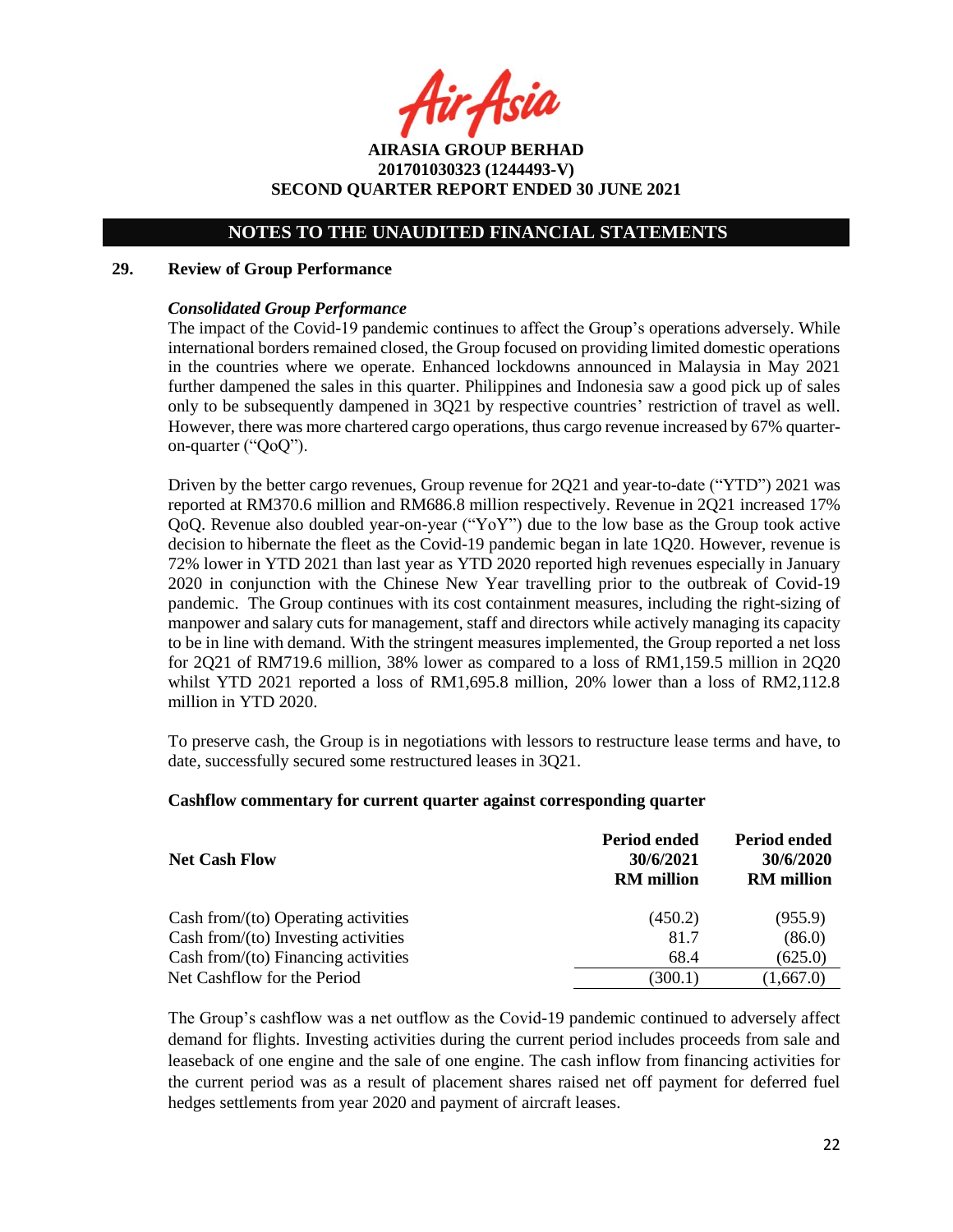ir Asia

## **NOTES TO THE UNAUDITED FINANCIAL STATEMENTS**

### **29. Review of Group Performance (cont'd.)**

#### **(a) Airline**

#### **Performance indicators**

|                                    | Apr to Jun<br>2021 | Apr to Jun<br>2020 | Change % |
|------------------------------------|--------------------|--------------------|----------|
| Passengers Carried                 | 758,746            | 204,082            | 272%     |
| Capacity                           | 1,113,888          | 345.970            | 222%     |
| Seat Load Factor                   | 68%                | 59%                | 9        |
| RPK (million)                      | 775                | 232                | 233%     |
| ASK (million)                      | 1,149              | 391                | 194%     |
| Average Fare (RM)                  | 194                | 239                | -19%     |
| Unit Passenger Revenue (RM)        | 241                | 317                | $-24%$   |
| Revenue / ASK (sen)                | 15.93              | 15.93              | $0\%$    |
| Revenue / ASK (US cents)           | 3.88               | 3.88               | 0%       |
| Cost / ASK (sen)                   | 76.51              | 295.65             | -74%     |
| Cost / ASK (US cents)              | 18.62              | 71.98              | -74%     |
| Cost / ASK-ex Fuel (sen)           | 70.37              | 230.76             | $-70%$   |
| Cost / ASK-ex Fuel (US cents)      | 17.12              | 56.18              | $-70%$   |
| Aircraft (end of period)           | 151                | 149                | 2        |
| Average Stage Length (km)          | 1,026              | 1,121              | $-8%$    |
| Number of Flights                  | 6,114              | 1,868              | 227%     |
| Fuel Consumed (Barrels)            | 190,797            | 83,336             | 129%     |
| Average Fuel Price (US\$ / Barrel) | 90                 | 805                | -89%     |

Exchange Rate: quarter RM:USD – 4.11 - Prior year US cent and dollar are restated at current average exchange rate during the quarter for ease of reference

Revenue for the airline business for 2Q21 was RM187.8 million, almost tripled YoY as compared to 2Q20, when the Group's fleet was hibernated for the most of 2Q20 following the hit by the pandemic in early 2020.

In Malaysia, travel demand remain constrained due to the lockdown and interstate travel restrictions imposed since January 2021. However, through stringent capacity management, AirAsia Malaysia reported a load factor of 64% in 2Q21. Aided by the 1Q21 momentum, AirAsia Indonesia achieved 70% of pre-covid domestic capacity in May 2021. However, this was short-lived as it entered hibernation mode in July 2021 in support of containment efforts by the government as the number of infection cases increased. AirAsia Philippines saw a strong rebound that continues into 2Q21 with a load factor of 78%, achieving a high load factor of 83% in June 2021.

The airline business reported a narrower negative EBITDA for 2Q21 of RM133.1 million, compared to a negative EBITDA of RM637.3 million in 12Q20 aided by stringent cost containment and the absence of fuel swap losses as all fuel derivative contracts has been terminated. The airline business reported a negative EBITDA of RM308.5 million in YTD 2021, halved of that in YTD 2020 of RM666.0 million as YTD 2020 incurred a large fuel swap losses.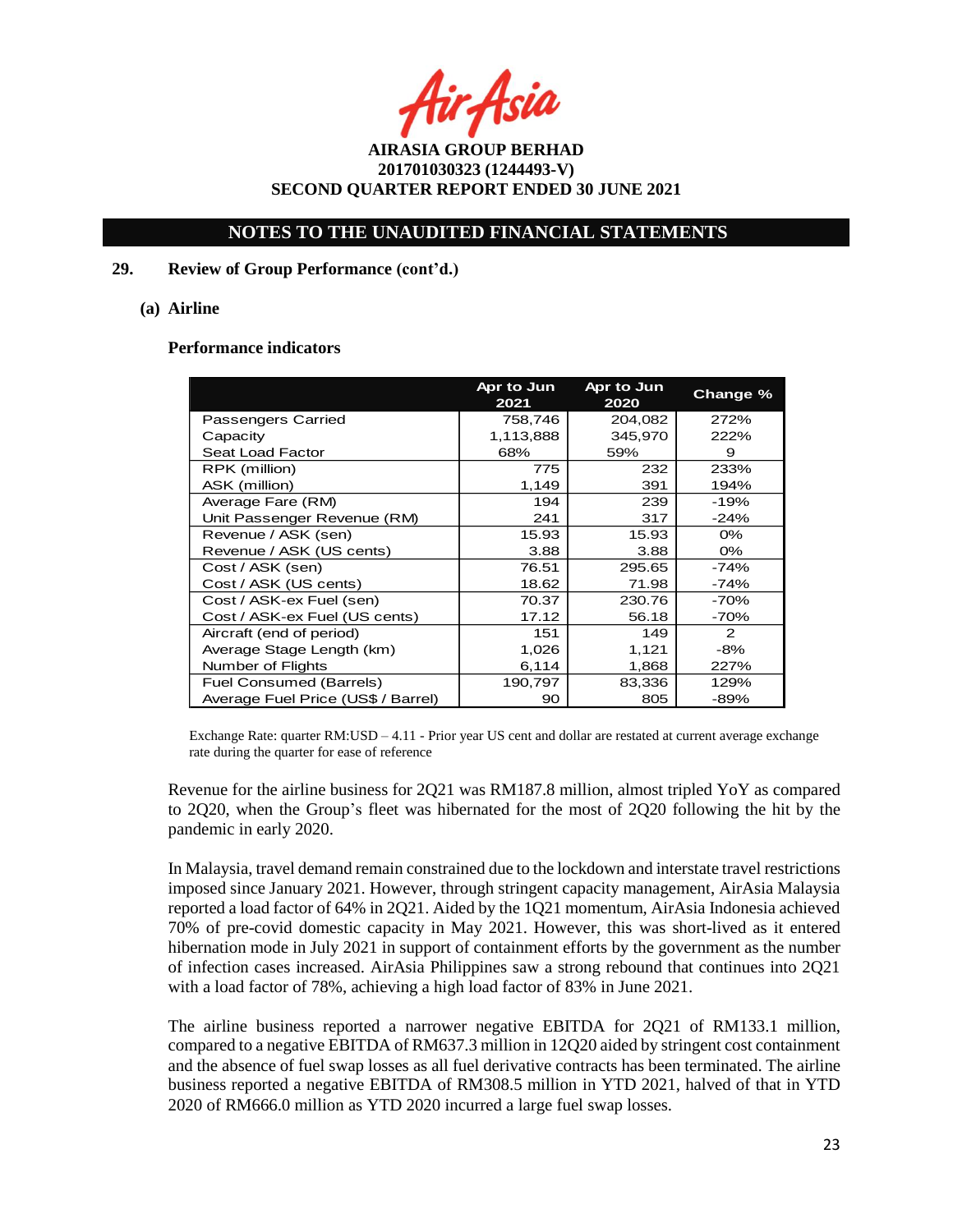fir Asia

**AIRASIA GROUP BERHAD 201701030323 (1244493-V) SECOND QUARTER REPORT ENDED 30 JUNE 2021**

### **29. Review of Group Performance (cont'd.)**

#### **(b) Airline Associate Companies**

Thai AirAsia ("TAA") reported a lower revenue of THB1,079.9 million for 2Q21 as compared to THB2,221.0 million in 2Q20 due to the absence of gain on foreign exchange of THB1,814.5 million recognised in revenue. Excluding the gain on foreign exchange, revenue from sales and services increased to THB983.2 million for 2Q21 as compared to THB266.5 million in 2Q20 due to a low base due to the fleet hibernation in April 2020. TAA's performance still remained subdued due to external factors such as a more severe domestic Covid-19 outbreak than expected, including a new wave of Covid-19 infections that erupted in April 2021, with new variants emerging. Through active capacity management, the load factor held at 61%. Net loss is reported at THB3,035.1 million for 2Q21 as compared to THB2,075.6 million with foreign exchange losses of THB733.5 million being recognised in 2Q21 as compared to a foreign exchange gain in 2Q20 as the Thai Baht weakened against US Dollar.

### **(c) Digital**

|                    | Quarter ended 30/06/2021 |                      |                          |               | Quarter ended 30/06/2020       |                      |                      |               |
|--------------------|--------------------------|----------------------|--------------------------|---------------|--------------------------------|----------------------|----------------------|---------------|
|                    | Teleport<br>(Logistics)  | AirAsia Super<br>App | <b>Big Pay Group I</b>   | <b>Others</b> | <b>Teleport</b><br>(Logistics) | AirAsia Super<br>App | <b>Big Pay Group</b> | Others        |
|                    | <b>RM'000</b>            | <b>RM'000</b>        | <b>RM'000</b>            | <b>RM'000</b> | <b>RM'000</b>                  | <b>RM'000</b>        | <b>RM'000</b>        | <b>RM'000</b> |
| Revenue            | 154.795                  | 26.673               | 5.974                    | 351           | 50,936                         | 19.232               | 3,806                | 91            |
| Operating expenses | (181, 315)               | (67, 712)            | (27, 140)                | (3,969)       | (61, 386)                      | (34, 757)            | (27, 865)            | (859)         |
| Elimination        | 11,335                   | (4, 975)             | $\overline{\phantom{a}}$ |               | 5,061                          | ٠                    |                      |               |
| <b>EBITDA</b>      | (15, 185)                | (46, 014)            | (21, 166)                | (3,618)       | (5, 389)                       | (15, 525)            | (24, 059)            | (768)         |

### **(i) Teleport**

Teleport's revenue rebounded YoY and QoQ as it strategically grew its cargo network to establish its presence in the market by operating more charter flights and also with more delivery services. Continuing the revenue growth momentum in 1Q21, the revenue from Teleport increased 67% QoQ in 2Q21. As compared to 2Q20, revenue tripled. Teleport sacrificed margins to significantly scale up in certain routes on chartered cargo flights to gain market share and to achieve a consistent and reliable cargo network while the passenger network operated by AirAsia airlines were minimally in operations. Nonetheless, Teleport had narrowed the losses month-on-month through operating a consistent network, actively reviewing the network to drop the sectors that are not profitable and double its efforts on increasing its revenue. It is expected that the cargo segment will be profitable again in the near future.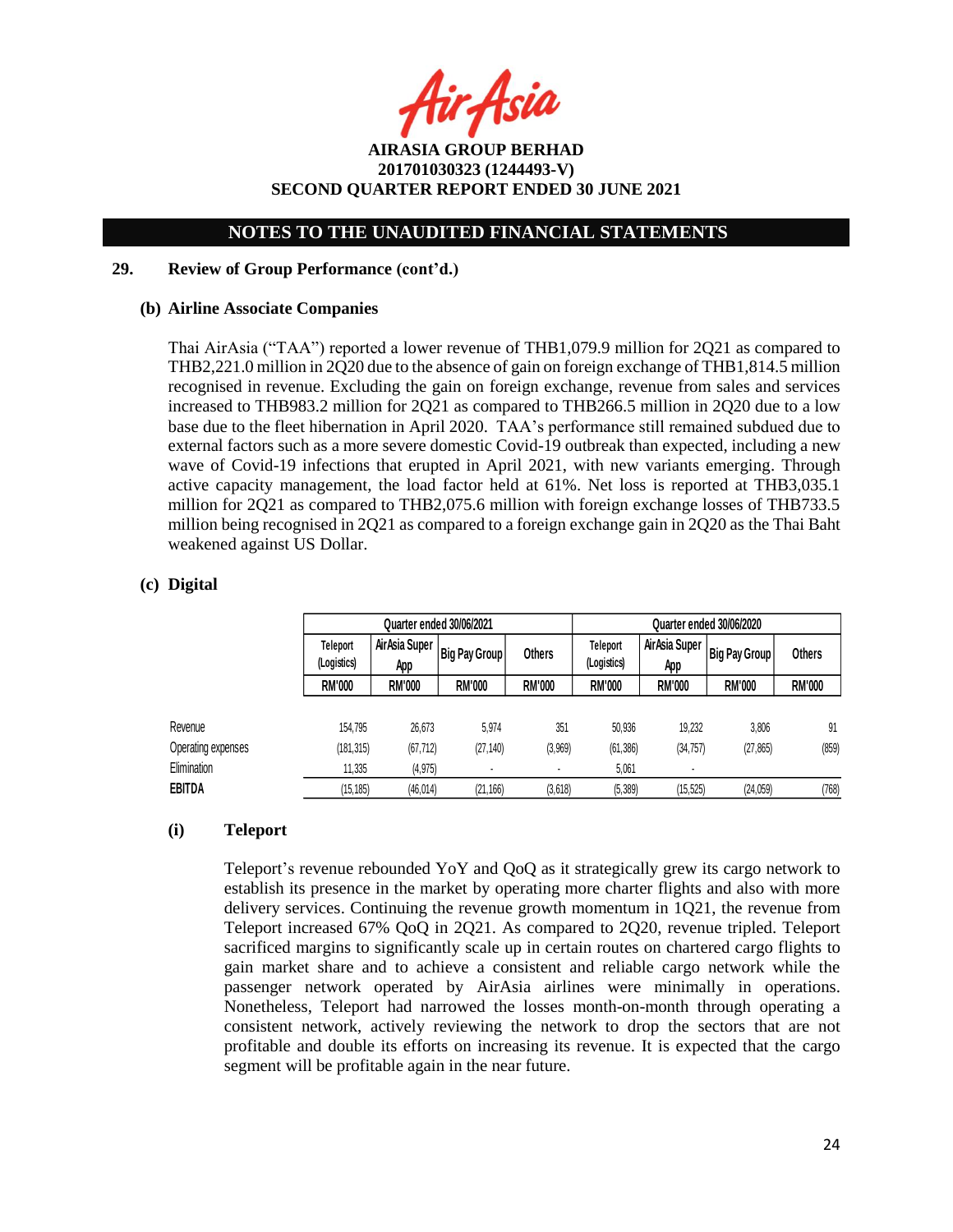tir Asia

**AIRASIA GROUP BERHAD 201701030323 (1244493-V) SECOND QUARTER REPORT ENDED 30 JUNE 2021**

#### **29. Review of Group Performance (cont'd.)**

### **(ii) airasia super app**

Airasia super app reported a negative EBITDA of RM41.0 million as it ramped up its offerings through expansion and investment in technology. During the quarter, airasia super app launched airasia beauty in Malaysia and Indonesia, airasia food in Klang Valley, Singapore and Penang and a financial marketplace in Malaysia. It also announced the acquisition of Gojek Thailand in July 2021 to expand its offerings in Thailand. It further enhanced its offerings by launching airasia rides in August 2021.

### **(iii) BigPay Group**

BigPay's revenue increased by 56% YoY through the increase of payment revenues from international transactions, and remittance revenue through the opening of new remittance corridors in late 2020. Card issues increased 7% QoQ to 767.5k contributed by eBelia credit incentive programme and micro lifestyle insurance. BigPay controlled its cost of operations stringently hence despite the increase in revenue, cost remain relatively constant.

### **30. Variation of results against preceding quarter**

The Group recorded lower net loss of RM719.6 million for the quarter under review, against the net loss of RM976.2 million in the immediately preceding quarter ended 31 March 2021 primarily due to the absence of fuel swap losses and gain in foreign exchange.

### **31. Profit forecast**

No profit forecast has been issued.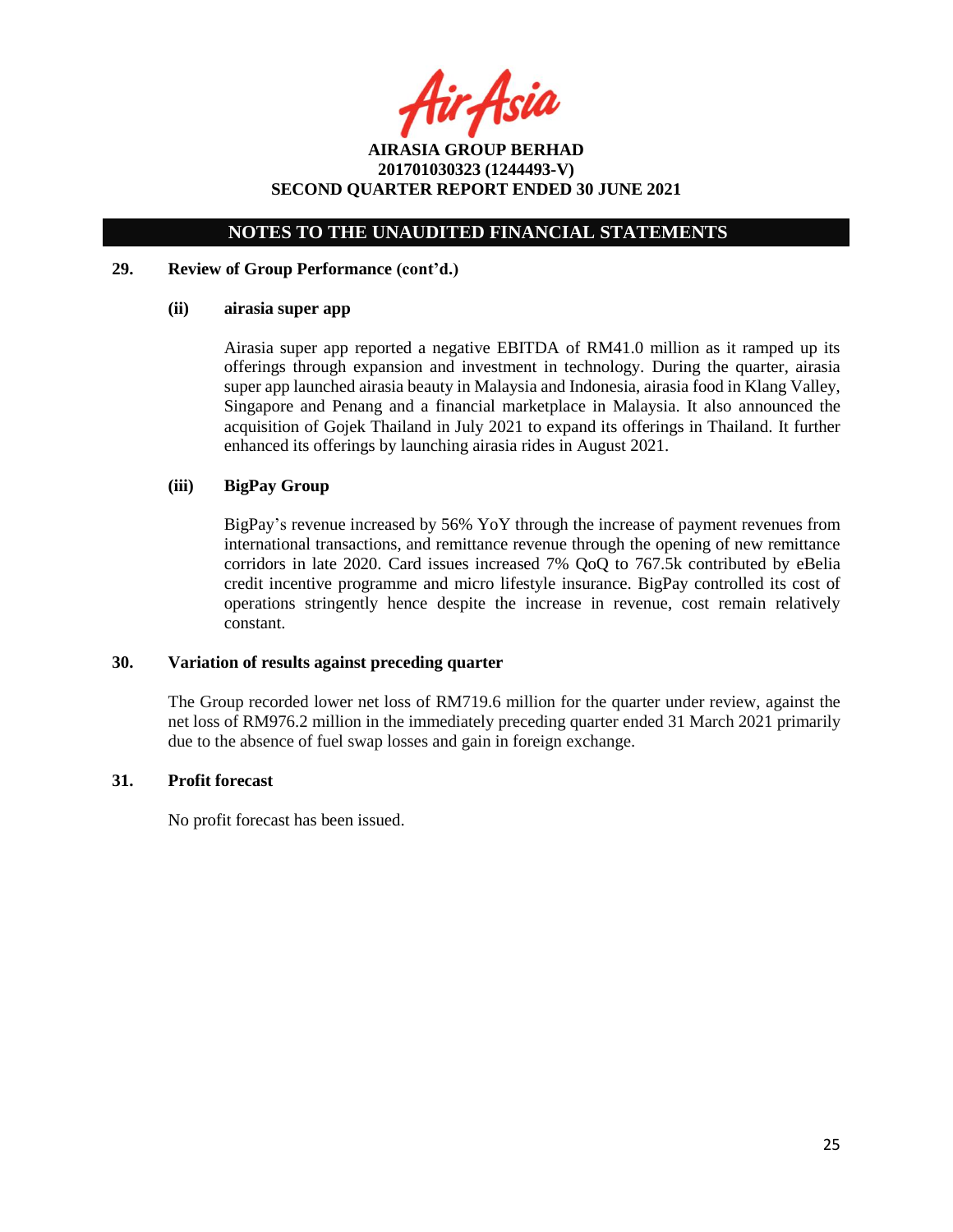fir Asia

**AIRASIA GROUP BERHAD 201701030323 (1244493-V) SECOND QUARTER REPORT ENDED 30 JUNE 2021**

### **32. Commentary on prospects**

The Group has used the crisis as an opportunity to accelerate our digital transformation into a travel and lifestyle digital company which is well-positioned to compete in the post-covid world.

As the right foundations were put into place over the last year, the aviation Group has emerged as a leaner and more optimised airline operation, of which the fruits of labour continue to be seen in the first half of the year as 1H21 fixed costs reduced 44% YoY. With travel restrictions still in place in most of our operating entities, the Group continues to actively manage capacity and will continue to ensure cash burn remains low and cost optimisation measures continue to be implemented. We remain focused and committed to further strengthen our domestic position at this juncture as we await developments to international air travel. Going forward, we expect to see improved stability in our operations as vaccinations continue to be rolled out in phases across all key markets coupled with better education and testing, alongside strong support for leisure travel bubbles among low risk countries and territories, and the push for global digital health passports.

Our digital businesses have transformed remarkably in comparison to where they were a year ago. Airasia superapp has expanded its offerings beyond the travel segment, with airasia food expanding its offerings to Singapore, Johor Bahru, Malacca, Kota Kinabalu, Penang and with the recent acquisition of Gojek Thailand, we are also offering airasia food in Bangkok. AirAsia superapp has also launched airasia rides in August 2021. BigPay, the leading challenger bank in Southeast Asia, will be launching key products such as fully-digital loans, transactional lending and expand offering to small medium enterprises, before spreading its wings to Thailand and to the wider Asean. BigPay has also applied for a digital banking license in Malaysia with a consortium of strategic partners. Teleport is focusing on building out a reliable cargo network and a 24-hour delivery end-to-end infrastructure and is in the midst of leasing a freighter aircraft. Teleport has converted two A320 passenger plane to cargo only planes and is currently operating out of Malaysia and Thailand. We are encouraged by the early signs from our digital transformation to become Asean's super app of choice and expect our digital revenues to contribute around 50% to the Group in five years.

On top of the private placement that had raised RM336 million in the first quarter of the year, BigPay also recently secured investment up to USD100 million from a large conglomerate in South Korea, SK Group. The Company has also announced the proposed RCUIDS which is expected to be completed by the end of the year. We are also currently in various stages of raising alternative funding. We have also completed two batches of renegotiation of lease terms with our lessors which will see a lower lease rental per aircraft in the future and we expect to complete the renegotiations with all lessors by end of the year.

Through these various fundraising exercises and cost containment measures that the Group is working on, the Board foresee it will have sufficient liquidity to sustain the business operations.